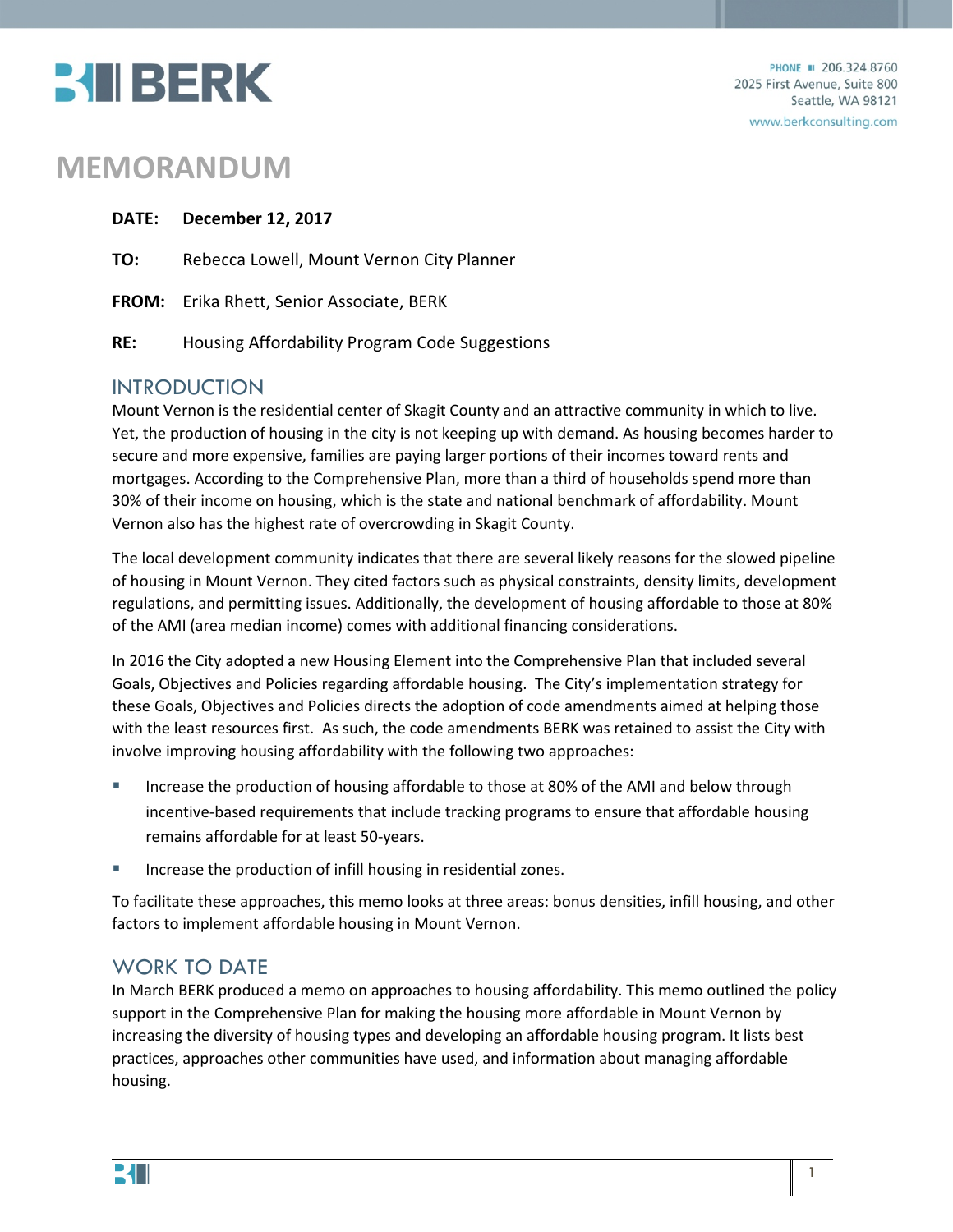Following this work, BERK held a series of interviews with local housing stakeholders, including marketrate developers and builders and non-profits working to support affordable housing. The interviews sought to better understand the housing market in Mount Vernon and the potential barriers to housing affordability. It gathers a list of recommendations for reviewing development regulations and zoning designations, as well as looking at fees and permit streamlining. A full write up of the Housing Stakeholder Interviews can be found attached to this memo.

## Capacity Analysis

One component of the City's adopted Land Use Element of the Comprehensive Plan is a Buildable Lands & Land Capacity Analysis. The Capacity Analysis is developed in support of the Comprehensive Plan and, among other things, analyzes and quantifies the number of additional dwelling units that could be created City-wide. As part of this effort BERK asked City staff to summarize how many future dwelling units are expected to be developed by development type. This aids in understanding how much land may be available for different types of developments ranging from small in-fill and very large planned developments. The table below provides details regarding how each of these categories are defined and the percent of future development anticipated to be created within each of the identified categories.

#### **Exhibit 1. Capacity for Development by Development Type**

| <b>Category of Development</b> | # of Units Created within the<br><b>Development</b> | % of Future Unit Creation (not<br>including UGAs) |
|--------------------------------|-----------------------------------------------------|---------------------------------------------------|
|                                | $\pm 6.9$                                           | 27%                                               |
| <b>Small Developments</b>      | 10 to 25                                            | 3%                                                |
| <b>Medium Developments</b>     | 26 to 100                                           | $8\%$                                             |
|                                | or more                                             |                                                   |

Source: City of Mount Vernon, 2017

This analysis found that within City limits future residential development is anticipated to be almost equally split between infill and small developments (total of 40%) and large developments (42%) over the planning horizon. Between these two extremes, 18% of future residential development is anticipated to create a range of 26 to 100 lots each. This data supports the two-pronged approach to housing affordability that looks at creating opportunities for both infill housing and integrating affordability into larger housing developments.

## DENSITY BONUSES

Outreach to for-profit and non-profit developers and builders in Mount Vernon revealed that one of the most desired changes is to allow increases in density. Additional density will help make new development more financially feasible, particularly for affordable housing. Remaining land in Mount Vernon is difficult to develop due to natural features like topography or critical areas, as well as economic features such as the cost of extending utilities and services. Spreading costs across a greater number of units lowers the overall cost of each home.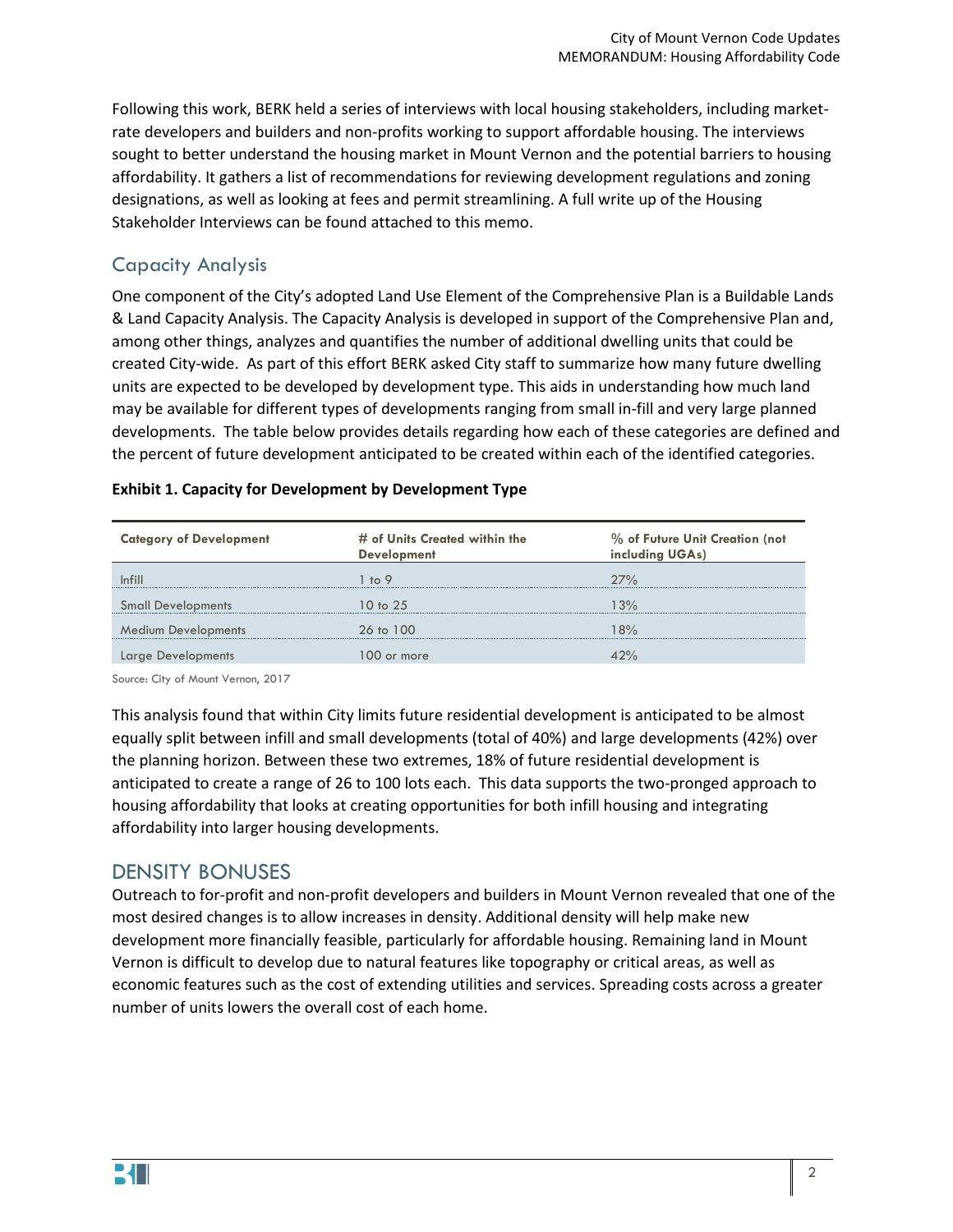Density bonuses allow developers to build at higher densities than normally allowed in a zone if they provide affordable housing units. The additional density is intended to offset the cost of the affordable units with revenues from the additional market rate units, so the value of the bonus should be greater than the cost of providing the affordable units. Density bonuses work best in strong housing markets with high land costs, high home prices, and high market rents where local government has identified a shortage of affordable housing for low and/or moderate-income households. In other communities, density bonuses are very attractive when housing developers desire additional density. Mount Vernon's housing market is characterized by many of these factors, which makes it a favorable environment for the use of density bonuses.

## Density Calculations

Density is defined the number of dwelling units per acre. Mount Vernon's Comprehensive Plan and municipal code both use net density calculations because it is more accurate and reinforces to property owners and developers that they need to be aware that infrastructure is required to serve new development and if critical areas are found on/near a site the intensity of future development will be impacted.

Non-buildable areas such as public streets, open water, critical areas (such as wetlands), and their buffers are excluded from a gross acreage calculation to get net acreage. Net acreage is multiplied by the maximum number of lots allowed by zoning to get the maximum net density[.](#page-2-0) 

[Exhibit 2](#page-2-0) illustrates how net density is calculated.

#### **Exhibit 2. Gross Versus Net Density Calculations**



<span id="page-2-0"></span>

Source: City of Mount Vernon, 2017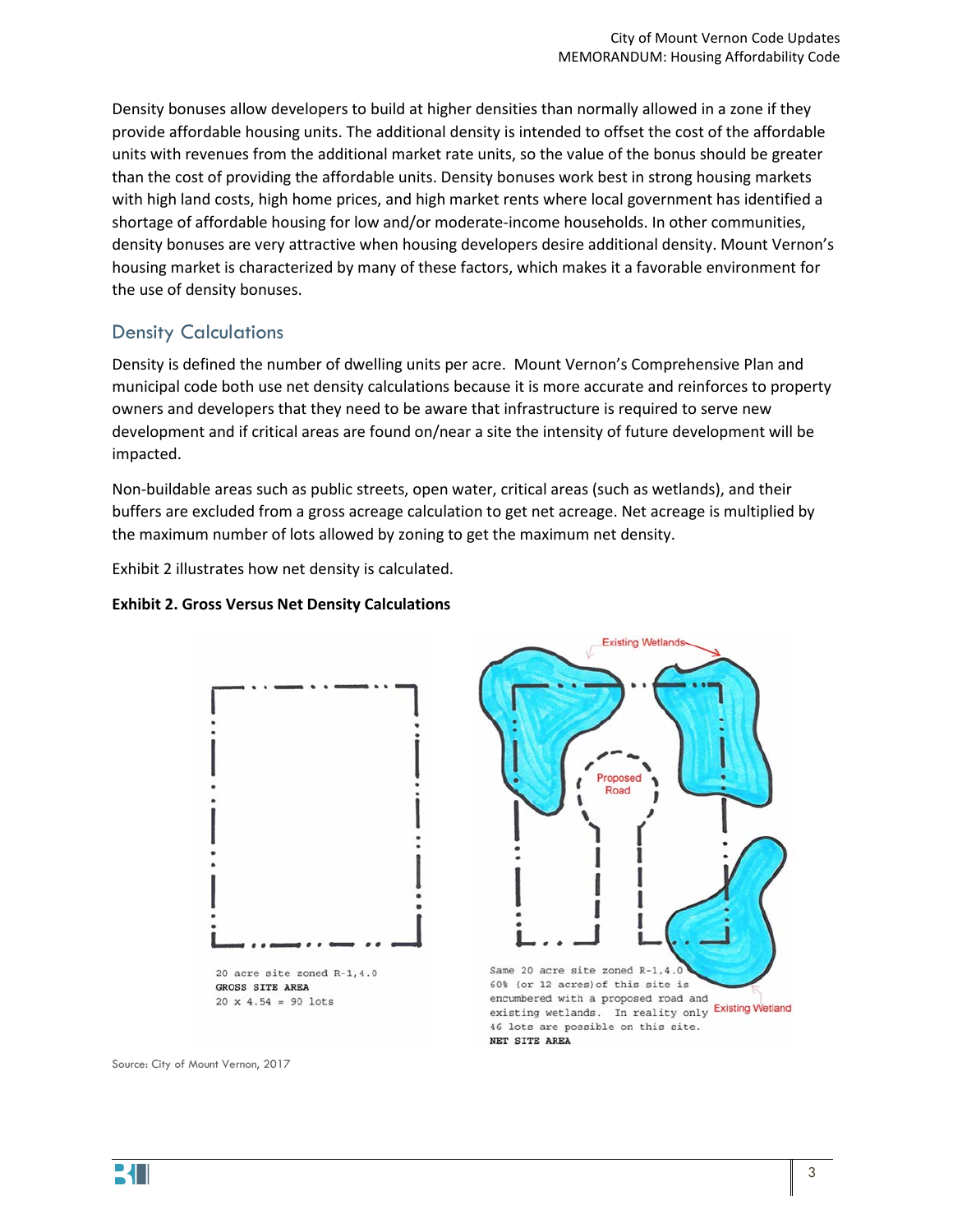Where vacant and available land is encumbered with waterways, critical areas, or critical area buffers, net density results in far fewer lots for development than the underlying zoning may indicate. As a result, existing zoning may not be able to yield net densities that express the full density allowed under the development regulations. Understanding the difference between gross and net density is important to understanding how density standards are applied.

## Existing Density

The Mount Vernon Municipal Code currently allows densities of 3.23 - 7.26 units per acre in single family zones (R-1 in all its variations), 8-10 units per acre in the duplex and townhouse zone (R-2), and 10-20 units per acre in the multifamily zones (R-3 and R-4). Commercial zones that allow residential uses include the Limited Commercial (LC) zone, the C-1 zone, and the C-4 zone. Development of multi-family uses in these commercial zones is subject to the rules and standards of the R-3 zone. As a result, the rules for residential development in commercial zones are not shown in the table of existing standards in [Exhibit 3.](#page-3-0) [1](#page-3-1)

| <b>RESIDENTIAL ZONING DISTRICTS</b> | <b>EXISTING DENSITY</b><br><b>REQUIREMENTS</b>  |                                          | <b>MINIMUM LOT SIZE</b>                   |
|-------------------------------------|-------------------------------------------------|------------------------------------------|-------------------------------------------|
|                                     | <b>MINIMUM</b>                                  | MAXIMUM                                  |                                           |
| R-1, 4.0, Single-Family Residential | $4.0$ du/acre                                   | $4.54 \text{ du}/\text{acre}$ 7.500 s.f. |                                           |
| R-1, 5.0, Single-Family Residential | $4.0$ du/acre                                   | $5.73$ du/acre                           | $6.000$ s.f.                              |
| R-1, 7.0, Single-Family Residential | $4.0 \mathrm{du/}$ acre                         | $-7.26$ du/acre                          | $4.500$ s.f.                              |
| Duplex and Townhouse (R-2)          | $8.0$ du/acre                                   | $10.0 \mathrm{du}/\mathrm{acre}$         | 6,500 s.f. for a duplex or townhouse unit |
| Multi-Family (R-3)                  | $10.0 \mathrm{du/acre} = 15 \mathrm{du/acre}^*$ |                                          | N/A#                                      |
| Multi-Family (R-4)                  | 10.0 du/acre l                                  | $20 \text{ du}/\text{acre}^*$            |                                           |

#### <span id="page-3-0"></span>**Exhibit 3. Existing Density in Mount Vernon Residential Zones**

\* Maximum density may only be achieved so long as 50% or more of the required parking spaces are located in an enclosed area beneath the habitable floors of the building.

# The lot must be of sufficient size to support the density, setbacks, parking, landscaping, infrastructure, and any other items required to comply with the City's development regulations.

Source: Mount Vernon Municipal Code, 2017

## Case Studies

There are a variety of communities in Washington that provide density bonuses. Below a brief description of four different programs are provided. Some density bonuses are very simple to apply. Other bonus programs may vary the amount of bonus based on factors such as the target income range of the affordable housing or the amount of affordable housing included in a project. Each example includes a table that applies the density bonus to Mount Vernon's residential zones. This gives a sense of comparison between bonus systems.

l

<span id="page-3-1"></span><sup>1</sup> Stakeholders identified a number of potential amendments to residential development in commercial zones. These amendments will be considered at a later date.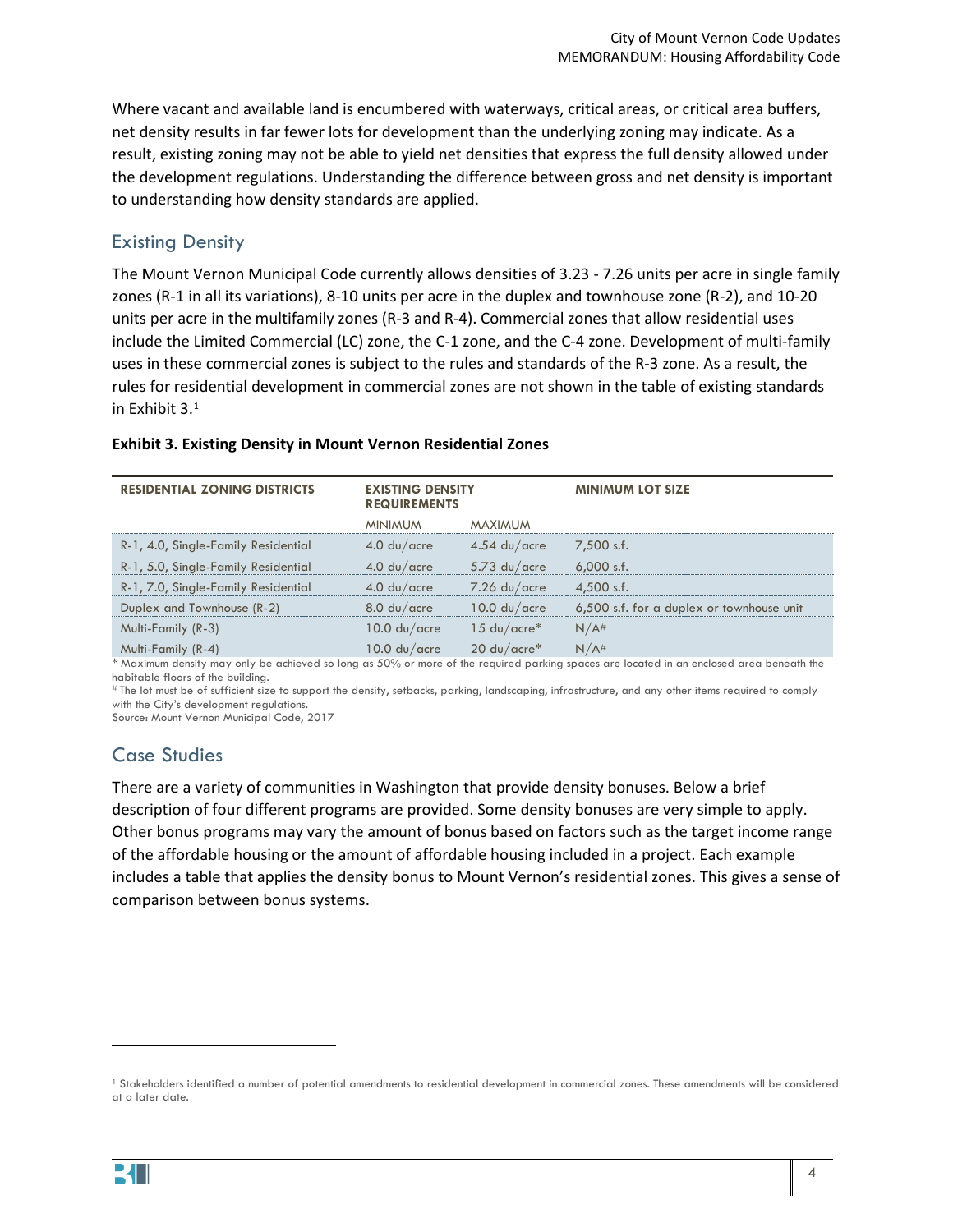#### *Federal Way*

Federal Way grants a density bonus of 10% for affordable housing. It defines affordable housing as units affordable to households at 80% AMI or below for home-ownership units and affordable to households at 50% AMI or below for rental units. Housing must be affordable for the life of the project and is required to record a covenant to memorialize this. There is no other enforcement measure noted in the code.

#### **Exhibit 4. 10% Density Bonus**

| <b>RESIDENTIAL ZONING</b><br><b>DISTRICTS</b> | <b>EXISTING DENSITY REQUIREMENTS</b>   |                                                                                                                                                                | 10% DENSITY BONUS                                                                                                                                                                                                                                                                                                                                                                                                                                             |
|-----------------------------------------------|----------------------------------------|----------------------------------------------------------------------------------------------------------------------------------------------------------------|---------------------------------------------------------------------------------------------------------------------------------------------------------------------------------------------------------------------------------------------------------------------------------------------------------------------------------------------------------------------------------------------------------------------------------------------------------------|
|                                               | <b>MINIMUM</b>                         | <b>MAXIMUM</b>                                                                                                                                                 |                                                                                                                                                                                                                                                                                                                                                                                                                                                               |
| R-1, 4.0, Single-Family<br><b>Residential</b> | 4.0 du/acre                            | $4.54$ du/acre                                                                                                                                                 | 4.99 du/acre with bonus units being<br>affordable and allowing lots with affordable<br>units to be reduced by 20% of minimum lot<br>size                                                                                                                                                                                                                                                                                                                      |
| R-1, 5.0, Single-Family<br><b>Residential</b> | $4.0$ du/acre                          | $5.73$ du/acre                                                                                                                                                 | 6.30 du acre with bonus units being<br>affordable and allowing lots with affordable<br>units to be reduced by 20% of minimum lot<br>size                                                                                                                                                                                                                                                                                                                      |
| R-1, 7.0, Single-Family<br><b>Residential</b> | $4.0$ du/acre                          | $7.26$ du/acre                                                                                                                                                 | 7.99 du/acre with bonus units being<br>affordable and allowing lots with affordable<br>units to be reduced by 20% of minimum lot<br>size                                                                                                                                                                                                                                                                                                                      |
| Duplex and Townhouse (R-2)                    | 8.0 d <sub>v</sub> /c <sub>c</sub>     | 10.0 d <sub>U</sub> /c <sub>circ</sub>                                                                                                                         | 11 du/acre with bonus units being affordable<br>and allowing one bonus market rate unit for<br>each affordable unit included in project                                                                                                                                                                                                                                                                                                                       |
| Multi-Family (R-3)                            | 10.0 d <sub>U</sub> /c <sub>circ</sub> | 12.0 d <sub>U</sub> /c <sub>circ</sub><br>$-$ or $-$<br>15 du/acre if 50% of<br>required parking<br>located beneath the<br>habitable floors of<br>the building | 13.2 du/acre with bonus units being<br>affordable and allowing one bonus market<br>rate unit for each affordable unit included in<br>project<br>$-$ or $-$<br>16.5 du/acre if 50% of required parking<br>located beneath the habitable floors of the<br>building and with bonus units being affordable<br>and allowing one bonus market rate unit for                                                                                                         |
| Multi-Family (R-4)                            | 10.0 d <sub>U</sub> /c <sub>circ</sub> | 15.0 du/acre<br>$-$ or $-$<br>20 du/acre if $50\%$ of<br>required parking<br>located beneath the<br>habitable floors of<br>the building                        | each affordable unit included in project<br>16.5 $du/ace$ with bonus units being<br>affordable and allowing one bonus market<br>rate unit for each affordable unit included in<br>project<br>$-$ or $-$<br>$22 \text{ du}/\text{acre}$ if 50% of required parking<br>located beneath the habitable floors of the<br>building and with bonus units being affordable<br>and allowing one bonus market rate unit for<br>each affordable unit included in project |

Source: Federal Way Revised Code 19.110.010 and City of Mount Vernon, 2017.

The Federal Way affordability bonus is straightforward and would be easy to administer. However, the 10% affordable bonus probably does not give enough incentive in the Mount Vernon market. Mount Vernon's residential zones have small density ranges and the small unit of increase is unlikely to improve the feasibility of building affordable housing.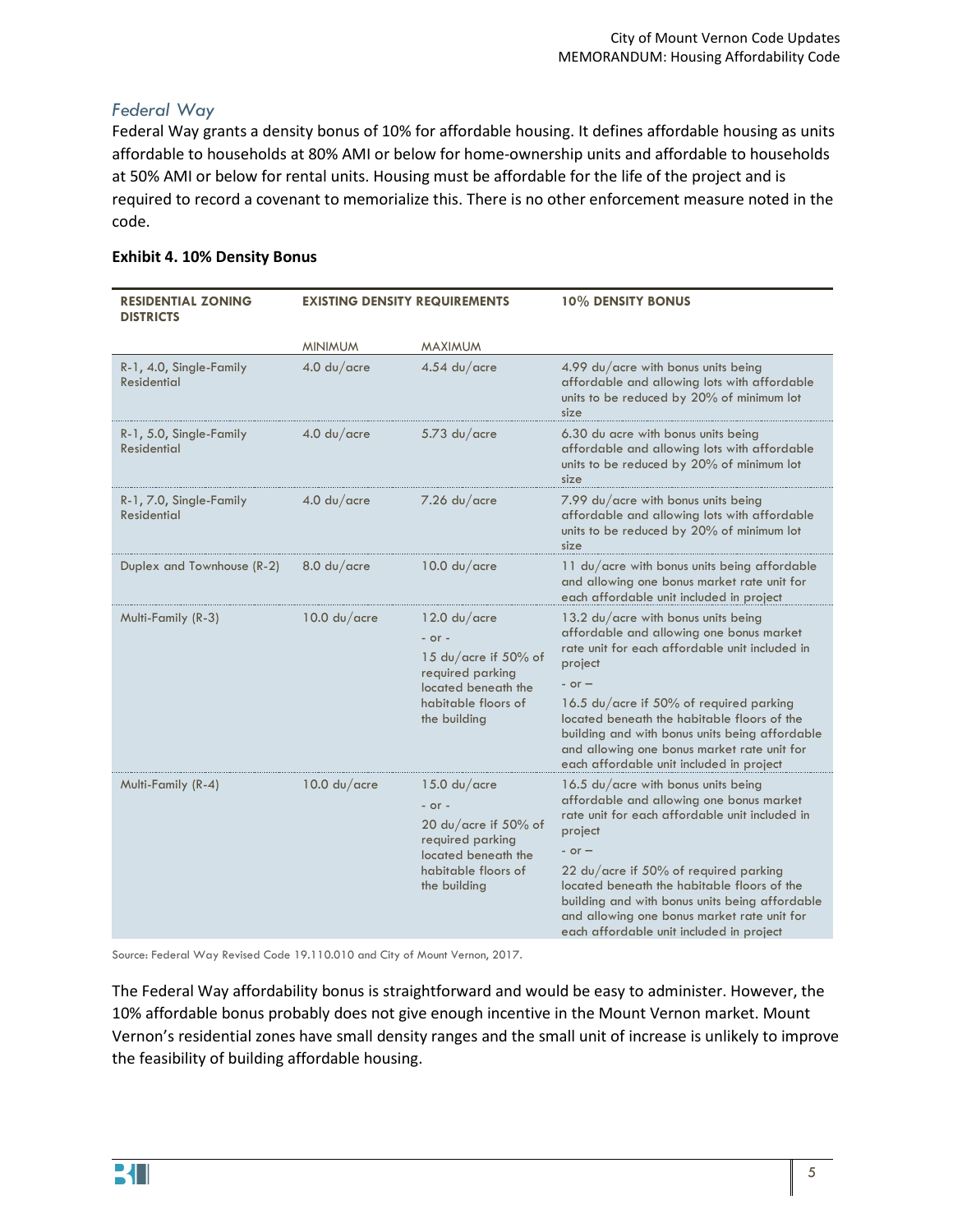#### *Poulsbo*

Poulsbo grants a density bonus of 20% to any project that includes at least 10% of the (pre-density bonus) units as affordable to those with low incomes. The City grants a 25% bonus for projects that include at least 15% affordable units. Units created under the affordable housing provisions must remain affordable for 20 years. Poulsbo requires the recording of a covenant and for the property owner to gain the City's consent prior to selling or leasing the unit, so the City can verify that affordability requirements are met.

| <b>RESIDENTIAL</b><br><b>ZONING</b><br><b>DISTRICTS</b> | <b>EXISTING DENSITY</b><br><b>REQUIREMENTS</b> |                                                                                                             | <b>20% DENSITY BONUS</b>                                                                                                                                                  | <b>25% DENSITY BONUS</b>                                                                                                                                                  |
|---------------------------------------------------------|------------------------------------------------|-------------------------------------------------------------------------------------------------------------|---------------------------------------------------------------------------------------------------------------------------------------------------------------------------|---------------------------------------------------------------------------------------------------------------------------------------------------------------------------|
|                                                         | <b>MINIMUM</b>                                 | <b>MAXIMUM</b>                                                                                              |                                                                                                                                                                           |                                                                                                                                                                           |
| $R-1, 4.0,$<br>Single-Family<br><b>Residential</b>      | $4.0$ du/acre                                  | 4.54 $du/acre$                                                                                              | 5.45 $du$ / acre if 10% of pre-<br>density bonus units are affordable                                                                                                     | 5.68 $du/acre$ if 15% of pre-<br>density bonus units are affordable                                                                                                       |
| $R-1, 5.0,$<br>Single-Family<br><b>Residential</b>      | $4.0$ du/acre                                  | $5.73$ du/acre                                                                                              | 6.88 $du/a$ cre if $10\%$ of pre-<br>density bonus units are affordable                                                                                                   | 7.16 du/acre if 15% of pre-<br>density bonus units are affordable                                                                                                         |
| $R-1, 7.0,$<br>Single-Family<br>Residential             | $4.0$ du/acre                                  | $7.26$ du/acre                                                                                              | 8.71 $du$ /acre if 10% of pre-<br>density bonus units are affordable                                                                                                      | 9.08 $du/a$ cre if $15%$ of pre-<br>density bonus units are affordable                                                                                                    |
| Duplex and<br>Townhouse (R-<br>2)                       | 8.0 d <sub>U</sub> /c <sub>circ</sub>          | 10.0 d <sub>U</sub> /c <sub>circ</sub>                                                                      | 12 du/acre if 10% of pre-density<br>bonus units are affordable                                                                                                            | 12.5 $du$ /acre if 15% of pre-<br>density bonus units are affordable                                                                                                      |
| Multi-Family (R-<br>3)                                  | 10.0<br>du/acre                                | 12.0 d <sub>U</sub> /c <sub>circ</sub><br>$-$ or $-$                                                        | 14.4 $du/ac$ re if 10% of the pre-<br>density bonus units are affordable<br>$-$ or $-$                                                                                    | 15 $du/ac$ re if 15% of the pre-<br>density bonus units are affordable<br>$-$ or $-$                                                                                      |
|                                                         |                                                | 15 du/acre if<br>50% of required<br>parking located<br>beneath the<br>habitable floors<br>of the building   | 18 du/acre if 50% of required<br>parking located beneath the<br>habitable floors of the building and<br>if 10% of pre-density bonus units<br>are affordable               | 18.75 $du/a$ cre with 50% of<br>required parking located beneath<br>the habitable floors of the<br>building and if 15% of pre-<br>density bonus units are affordable      |
| Multi-Family (R-<br>4)                                  | 10.0<br>du/acre                                | 15.0 d <sub>U</sub> /c <sub>circ</sub><br>$-$ or $-$                                                        | 18 du/acre if 10% of the pre-<br>density bonus units are affordable                                                                                                       | 18.75 du/acre if 15% of the pre-<br>density bonus units are affordable                                                                                                    |
|                                                         |                                                | $20$ du/acre if<br>50% of required<br>parking located<br>beneath the<br>habitable floors<br>of the building | $-$ or $-$<br>24 du/acre if 50% of required<br>parking located beneath the<br>habitable floors of the building and<br>if 10% of pre-density bonus units<br>are affordable | $-$ or $-$<br>25 du/acre if 50% of required<br>parking located beneath the<br>habitable floors of the building<br>and if 15% of pre-density bonus<br>units are affordable |

#### **Exhibit 5. 20% and 25% Density Bonuses**

Source: Poulsbo Municipal Code 18.70.070B and City of Mount Vernon, 2017.

A bonus of 20% or 25% is a more feasible incentive for Mount Vernon because it creates enough extra density to spread the costs of affordable housing over the project. At the 20% level, the bonus allows for the maximum development under the base zoning, 10% affordable units, and 10% extra market rate units. At the 25% level, there is really no additional incentive for creating affordable units, as it allows for maximum development under the base zoning, 15% affordable units, and 10% extra market rate units, but it could be a useful provision for non-profit developers. By setting a baseline of either 10% or 15% affordability for participation in the bonus, these provisions may prevent the inclusion of affordable housing at lower levels (say 5% or 8% of a major project).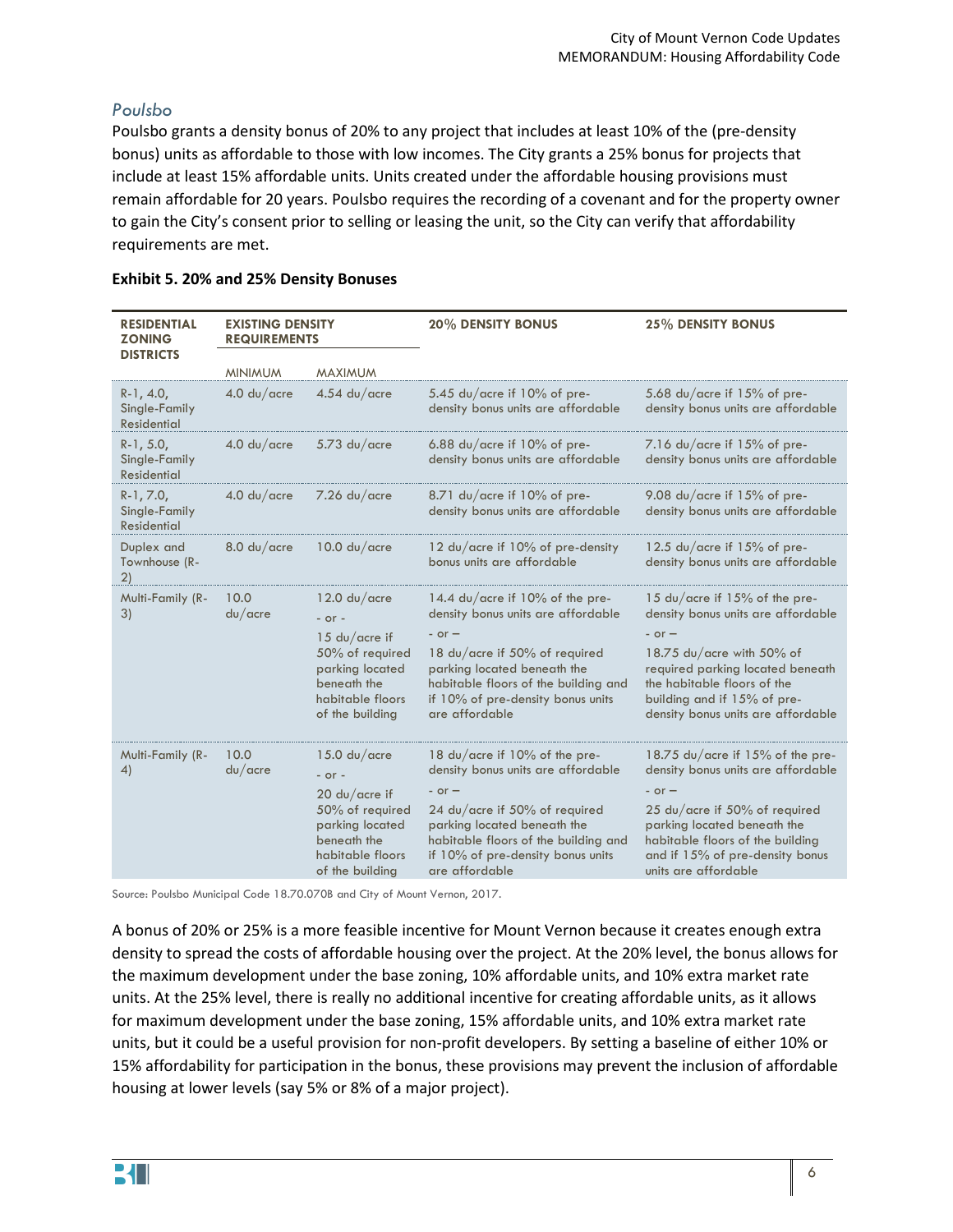## *Kirkland*

Kirkland has inclusionary zoning that requires that 10% of all new units to be affordable. Using a sliding scale, units geared toward households with lower incomes may count as more than one unit. Payment of a fee-in-lieu of development is allowed. Beyond that requirement, the City includes a bonus for affordable housing when it exceeds 25% of the project. The bonus allows two additional market rate units for each affordable unit, up to 50% total bonus density. Kirkland belongs to ARCH (A Regional Coalition for Housing), in which Eastide jurisdictions collaborate to address and manage affordable housing. ARCH assists in housing development, establishing pricing and income qualifications, marketing, education, annual monitoring, and sales and resales of ownership units. Member cities pay into a fund that keeps ARCH running.

| <b>RESIDENTIAL</b><br><b>ZONING DISTRICTS</b> | <b>EXISTING DENSITY REQUIREMENTS</b> |                                                                                                                                                                | <b>DENSITY BONUS</b>                                                                                                                                                                                                                                                                                                                                       |
|-----------------------------------------------|--------------------------------------|----------------------------------------------------------------------------------------------------------------------------------------------------------------|------------------------------------------------------------------------------------------------------------------------------------------------------------------------------------------------------------------------------------------------------------------------------------------------------------------------------------------------------------|
|                                               | <b>MINIMUM</b>                       | <b>MAXIMUM</b>                                                                                                                                                 |                                                                                                                                                                                                                                                                                                                                                            |
| R-1, 4.0, Single-Family<br><b>Residential</b> | $4.0$ du/acre                        | $4.54$ du/acre                                                                                                                                                 | 6.83 du/acre maximum with two market rate bonus<br>units allowed for every affordable unit created when<br>the total affordability of the project exceeds 25%                                                                                                                                                                                              |
| R-1, 5.0, Single-Family<br><b>Residential</b> | $4.0$ du/acre                        | $5.73$ du/acre                                                                                                                                                 | 8.6 du/acre maximum with two market rate bonus<br>units allowed for every affordable unit created when<br>the total affordability of the project exceeds 25%                                                                                                                                                                                               |
| R-1, 7.0, Single-Family<br><b>Residential</b> | $4.0$ du/acre                        | $7.26$ du/acre                                                                                                                                                 | 10.89 du/acre maximum with two market rate bonus<br>units allowed for every affordable unit created when<br>the total affordability of the project exceeds 25%                                                                                                                                                                                             |
| Multi-Family (R-3)                            | $10.0$ du/acre                       | 12.0 d <sub>U</sub> /c <sub>circ</sub><br>$-$ or $-$<br>15 du/acre if 50% of<br>required parking located<br>beneath the habitable<br>floors of the building    | 18 du/acre maximum with two market rate bonus<br>units allowed for every affordable unit created when<br>the total affordability of the project exceeds 25%<br>$-$ or $-$<br>22.5 du/acre maximum with two market rate bonus<br>units allowed for every affordable unit created when<br>the total affordability of the project exceeds 25%                 |
| Multi-Family (R-4)                            | $10.0 d\nu/acre$                     | 15.0 d <sub>U</sub> /c <sub>core</sub><br>$-$ or $-$<br>20 du/acre if $50\%$ of<br>required parking located<br>beneath the habitable<br>floors of the building | 22.5 du/acre maximum with two market rate bonus<br>units allowed for every affordable unit created when<br>the total affordability of the project exceeds 25%-<br>$or -$<br>$30 \, \text{du}/\text{acre}$ maximum with two market rate bonus<br>units allowed for every affordable unit created when<br>the total affordability of the project exceeds 25% |

#### **Exhibit 6. Two Market Rate Unit Bonus for Each Affordable Unit**

Source: Kirkland Municipal Code 112 and City of Mount Vernon, 2017.

Kirkland's affordable housing program is multi-tiered, with required and incentivized housing, and with a sliding scale that incentivizes the creation of housing for households with low and very low incomes. Such a system may be complicated to administer and enforce. However, it allows two market rate units as bonus for each affordable unit created, which is the largest bonus studied. Given the cost of housing development in the Eastside market, such a large bonus may be necessary to incentivize affordable housing production. However, allowing a bonus density of up to 50% may result a significant increase in Mount Vernon's single-family residential zones, which currently have small density ranges that distinguish them from one another.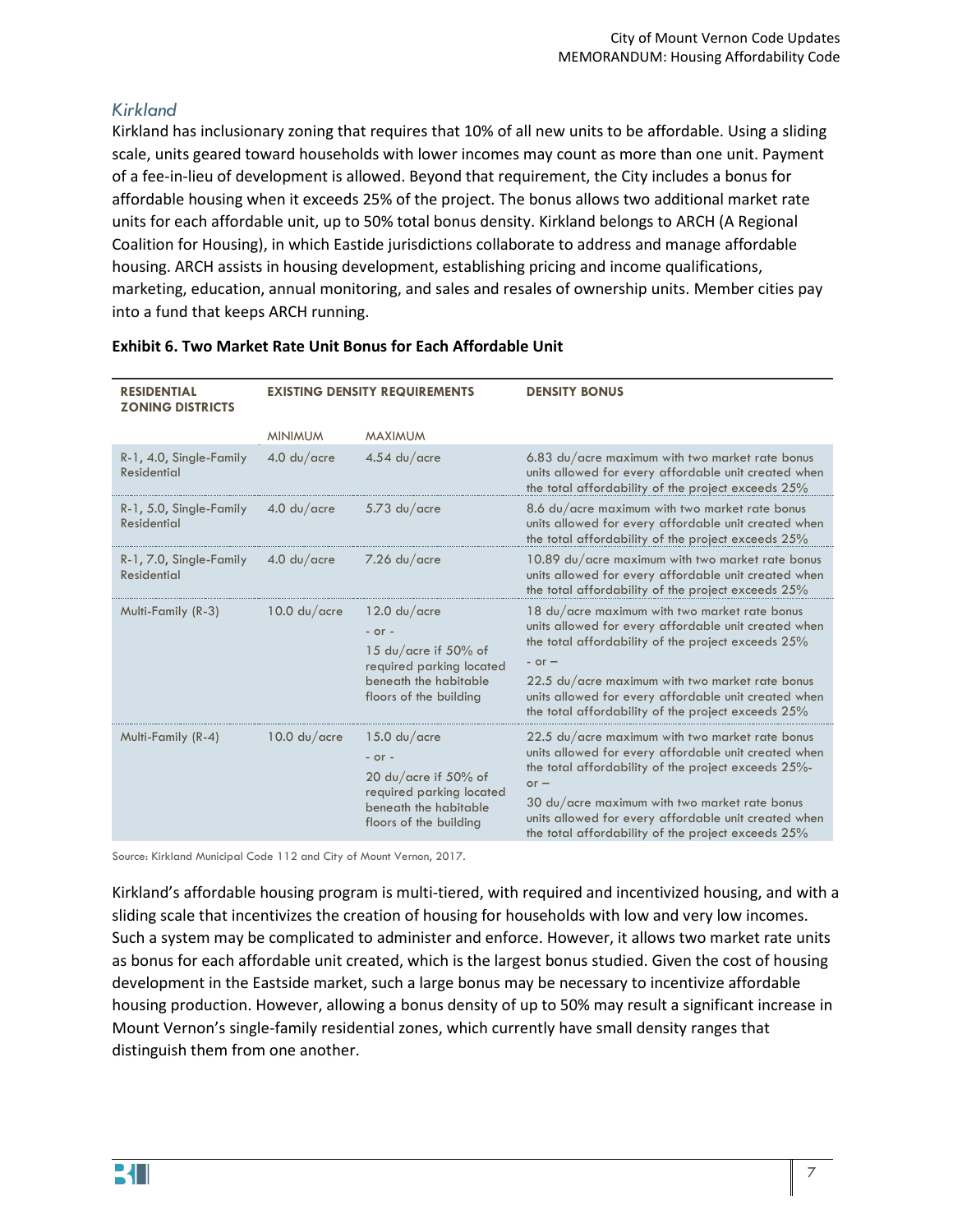#### *Ellensburg*

Ellensburg allows a density bonus of one additional market rate unit for each affordable unit created, up to 50% of the pre-bonus density. Housing must be affordable to incomes at 80% of county AMI. Longterm affordability is assured by the recording of a covenant that is in place for 25 years.

| <b>RESIDENTIAL</b><br><b>ZONING DISTRICTS</b> | <b>EXISTING DENSITY REQUIREMENTS</b> |                                                                                                        | 50% DENSITY BONUS                                                                                                                                                                                             |  |
|-----------------------------------------------|--------------------------------------|--------------------------------------------------------------------------------------------------------|---------------------------------------------------------------------------------------------------------------------------------------------------------------------------------------------------------------|--|
|                                               | <b>MINIMUM</b>                       | <b>MAXIMUM</b>                                                                                         |                                                                                                                                                                                                               |  |
| R-1, 4.0, Single-Family<br><b>Residential</b> | $4.0$ du/acre                        | $4.54$ du/acre                                                                                         | 6.81 du/acre with $\frac{1}{2}$ of bonus units being<br>affordable and 1/2 bonus units being market rate                                                                                                      |  |
| R-1, 5.0, Single-Family<br><b>Residential</b> | $4.0$ du/acre                        | $5.73$ du/acre                                                                                         | 8.60 du/acre with $\frac{1}{2}$ of bonus units being<br>affordable and $\frac{1}{2}$ bonus units being market rate                                                                                            |  |
| R-1, 7.0, Single-Family<br><b>Residential</b> | $4.0$ du/acre                        | $7.26$ du/acre                                                                                         | 10.89 du/acre with 1/2 of bonus units being<br>affordable and $\frac{1}{2}$ bonus units being market rate                                                                                                     |  |
| Duplex and Townhouse<br>$(R-2)$               | $8.0$ du/acre                        | 10.0 d <sub>U</sub> /c <sub>circ</sub>                                                                 | 15 du/acre with 1/2 of bonus units being affordable<br>and $\frac{1}{2}$ bonus units being market rate                                                                                                        |  |
| Multi-Family (R-3)                            | 10.0<br>du/acre                      | $12.0 \text{ du}/\text{acre}$                                                                          | $18$ du/acre                                                                                                                                                                                                  |  |
|                                               |                                      | $-$ or $-$                                                                                             | $-$ or $-$                                                                                                                                                                                                    |  |
|                                               |                                      | 15 du/acre if 50% of<br>required parking located<br>beneath the habitable<br>floors of the building    | 22.5 du/acre if 50% of required parking located<br>beneath the habitable floors of the building and with<br>$\frac{1}{2}$ of bonus units being affordable and $\frac{1}{2}$ bonus units<br>being market rate  |  |
| Multi-Family (R-4)                            | 10.0                                 | 15.0 d <sub>U</sub> /c <sub>circ</sub>                                                                 | $22.5$ du/acre                                                                                                                                                                                                |  |
|                                               | du/acre                              | $-$ or $-$                                                                                             | $-$ or $-$                                                                                                                                                                                                    |  |
|                                               |                                      | 20 du/acre if $50\%$ of<br>required parking located<br>beneath the habitable<br>floors of the building | 30 $du/ac$ re if 50% of required parking located<br>beneath the habitable floors of the building and with<br>$\frac{1}{2}$ of bonus units being affordable and $\frac{1}{2}$ bonus units<br>being market rate |  |

#### **Exhibit 7. 50% Density Bonus**

Source: Ellensburg City Code 15.330 and City of Mount Vernon, 2017.

Ellensburg's code creates a strong incentive that is easy to understand and administer. However, allowing a bonus density of up to 50% may be seen as a significant increase in Mount Vernon's singlefamily residential zones, which currently have small density ranges that distinguish them from one another.

## Bonus Density for Mount Vernon

After reviewing the case studies, desirable features of a bonus density for affordable housing for Mount Vernon may include the following features:

- Easy to understand and administer. Allow one additional market rate unit for each affordable housing unit (up to a maximum bonus density).
- Provide incentives for housing affordable to moderate and low or very low incomes. Require half of the units created through the incentives to be targeted toward households with incomes above 60% and up to 80% AMI and half of the units targeted toward households with incomes at or below 60% AMI.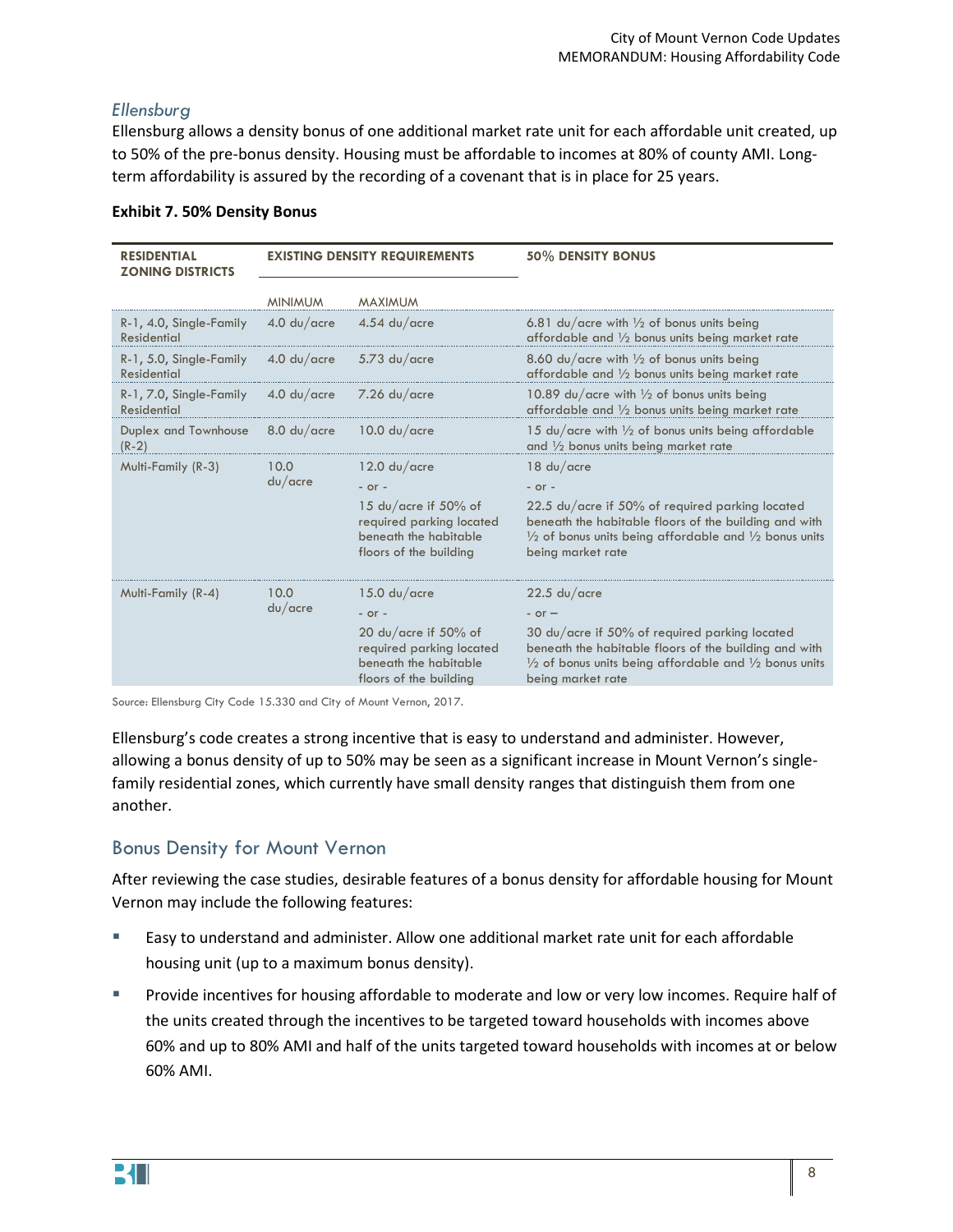The density bonus preserves the distinction between the existing single-family zones. Allow a total bonus of up to 50% in multi-family (R-3, R-4) zones and up to 40% in the duplex-townhouse (R-2) zone. This allows a greater bonus in areas already identified for denser housing. Single-family zones allow a smaller maximum bonus to preserve their character and distinctiveness.

| <b>RESIDENTIAL</b><br><b>ZONING DISTRICTS</b>                | <b>EXISTING DENSITY</b><br><b>REQUIREMENTS</b> |                               | <b>MINIMUM LOT SIZE</b>                                                                      | <b>SUGGESTED MAXIMUM</b><br><b>DENSITY INCREASE</b> |
|--------------------------------------------------------------|------------------------------------------------|-------------------------------|----------------------------------------------------------------------------------------------|-----------------------------------------------------|
|                                                              | <b>MINIMUM</b>                                 | MAXIMUM                       |                                                                                              |                                                     |
| $R-1$ , 4.0, Single-Family 4.0 du/acre<br>Residential        |                                                | $4.54$ du/acre                | $7.500$ s.f.                                                                                 | $5.45$ du/acre (20% total)                          |
| $R-1$ , 5.0, Single-Family $4.0$ du/acre<br>Residential      |                                                | $5.73$ du/acre                | $6.000$ s.f.                                                                                 | $6.88$ du/acre (20% total)                          |
| R-1, 7.0, Single-Family<br>Residential                       | $4.0 \mathrm{du}/\mathrm{acc}$ re              | $7.26 \text{ du/acre}$        | $4.500$ s.f.                                                                                 | $9.44$ du/acre (30% total)                          |
| Duplex and Townhouse $8.0 \text{ du}/\text{acre}$<br>$(R-2)$ |                                                | $10.0 \text{ du}/\text{acre}$ | 6,500 s.f. for a duplex or $14.0 \text{ du/acre}$ (40% total)<br>townhouse unit <sup>2</sup> |                                                     |
| Multi-Family (R-3)                                           | $10.0 \text{ du}/\text{acre}$                  | $15 \text{ du}/\text{acre}^*$ | $N/A$ #                                                                                      | $22.5$ du/acre (50% total)                          |
| Multi-Family (R-4)                                           | 10.0 $du/ace$ 20 $du/ace*$                     |                               | $N/A$ #                                                                                      | $30 \text{ du}/\text{acre}$ (50% total)             |

#### **Exhibit 8. Suggested Maximum Density Increases in Mount Vernon**

\* Maximum density may only be achieved so long as 50% or more of the required parking spaces are located in an enclosed area beneath the habitable floors of the building.

# The lot must be of sufficient size to support the density, setbacks, parking, landscaping, infrastructure, and any other items required to comply with the City's development regulations.

Source: Mount Vernon Municipal Code and BERK Consulting, 2017.

#### *Example Application of Suggested Affordability Bonus*

Consider the following hypothetical development scenario to better understand the application of the suggested affordability bonus. A developer wants to develop a property consisting of 10 gross acres. The site has a small wetland and buffer that will need to be subtracted from the gross acreage, as well as future road rights-of-way and a stormwater detention pond. As a result, the net acreage of the parcel is now approximately 7 acres[. Exhibit 9](#page-9-0) shows the number of units that would be created under existing zoning and if the maximum suggested affordability bonus is applied.

 $\overline{\phantom{a}}$ 

<span id="page-8-0"></span><sup>&</sup>lt;sup>2</sup> For properties currently in the R-2 zone 6,500 s.f. is the minimum lot size for duplex or townhome development. Multiple units may be constructed on a single lot. For properties achieving a maximum 50% bonus density in the R-2 zone, a smaller minimum lot size would be needed to develop duplex units. It would need to be less than 6,200 s.f. to fit duplex units at 14.0 units per acre.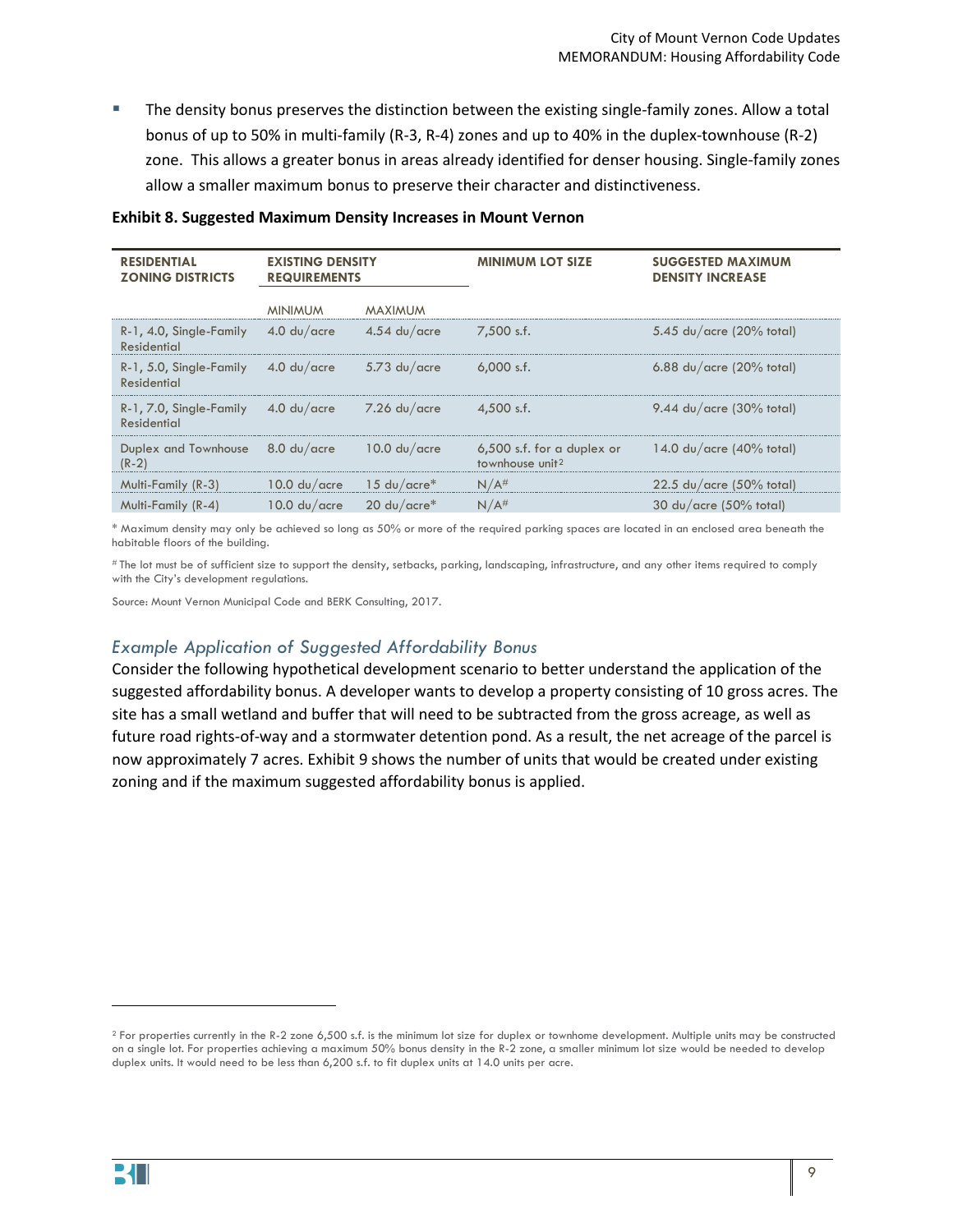| <b>MAXIMUM</b><br><b>EXISTING</b><br><b>DENSITY</b> | <b>MAXIMUM</b><br><b>SUGGESTED</b><br><b>DENSITY</b> | <b>TOTAL UNITS</b><br><b>UNDER</b><br><b>EXISTING</b><br><b>CODE</b> | <b>TOTAL UNITS UNDER SUGGESTED CODE</b>                                    |
|-----------------------------------------------------|------------------------------------------------------|----------------------------------------------------------------------|----------------------------------------------------------------------------|
| 4.54                                                | $5.45$ du/acre                                       | 31 units                                                             | 38 units                                                                   |
|                                                     | $(20%$ total)                                        |                                                                      | 34 market rate units                                                       |
|                                                     |                                                      |                                                                      | 4 total affordable units (at least 2 affordable at 60%<br>AMI or less)     |
| 5.73                                                | $6.88$ du/acre<br>$(20%$ total)                      | 40 units                                                             | 48 total units consisting of:                                              |
|                                                     |                                                      |                                                                      | 44 market rate units                                                       |
|                                                     |                                                      |                                                                      | 4 total affordable units (at least 2 affordable at 60%<br>AMI or less)     |
| 7.26                                                | 9.44 $du/$ acre                                      | 50 units                                                             | 66 total units consisting of:                                              |
|                                                     |                                                      |                                                                      | 58 market rate units                                                       |
|                                                     |                                                      |                                                                      | ■ 8 total affordable units (at least 4 affordable at 60%<br>AMI or less)   |
| 10.0                                                | $14.0 \text{ du}/\text{acre}$<br>$(40%$ total)       | 70 units                                                             | 98 total units consisting of:                                              |
|                                                     |                                                      |                                                                      | 84 market rate units                                                       |
|                                                     |                                                      |                                                                      | ■ 14 total affordable units (at least 7 affordable at 60%<br>AMI or less)  |
| $15 \ \mathsf{du}/\mathsf{acre}^*$                  | $22.5$ du/acre<br>$(50%$ total)                      | 105 units                                                            | 157 total units consisting of:                                             |
|                                                     |                                                      |                                                                      | 131 market rate units                                                      |
|                                                     |                                                      |                                                                      | • 26 total affordable units (at least 13 affordable at<br>60% AMI or less) |
| 20 $du/acre*$                                       | $30 \text{ du}/\text{acre}$<br>$(50%$ total)         | 140 units                                                            | 210 total units consisting of:                                             |
|                                                     |                                                      |                                                                      | 175 market rate units                                                      |
|                                                     |                                                      |                                                                      | ■ 15 total affordable units (at least 17 affordable at<br>60% AMI or less) |
|                                                     | du/acre<br>du/acre<br>du/acre<br>du/acre             | $(30%$ total)                                                        |                                                                            |

#### <span id="page-9-0"></span>**Exhibit 9. Affordability Bonus for Hypothetical Development (10 gross acres/ 7 net acres)**

\* Maximum density may only be achieved so long as 50% or more of the required parking spaces are located in an enclosed area beneath the habitable floors of the building.

## INFILL HOUSING

Supporting infill housing is another way to increase the affordability of housing in Mount Vernon. Vacant parcels and lower density single-family areas, especially those closer to the center of town, present an opportunity for increasing the supply of housing and revitalizing neighborhoods through infill development. Costs related to the construction of utilities or roads can be reduced, providing a natural incentive for development if there are no other barriers to discourage innovation or significantly increase development costs. Infill projects may be able to take advantage of bonus density provisions for affordable housing. However, it is more likely that infill will provide affordable and diverse housing options at market rates.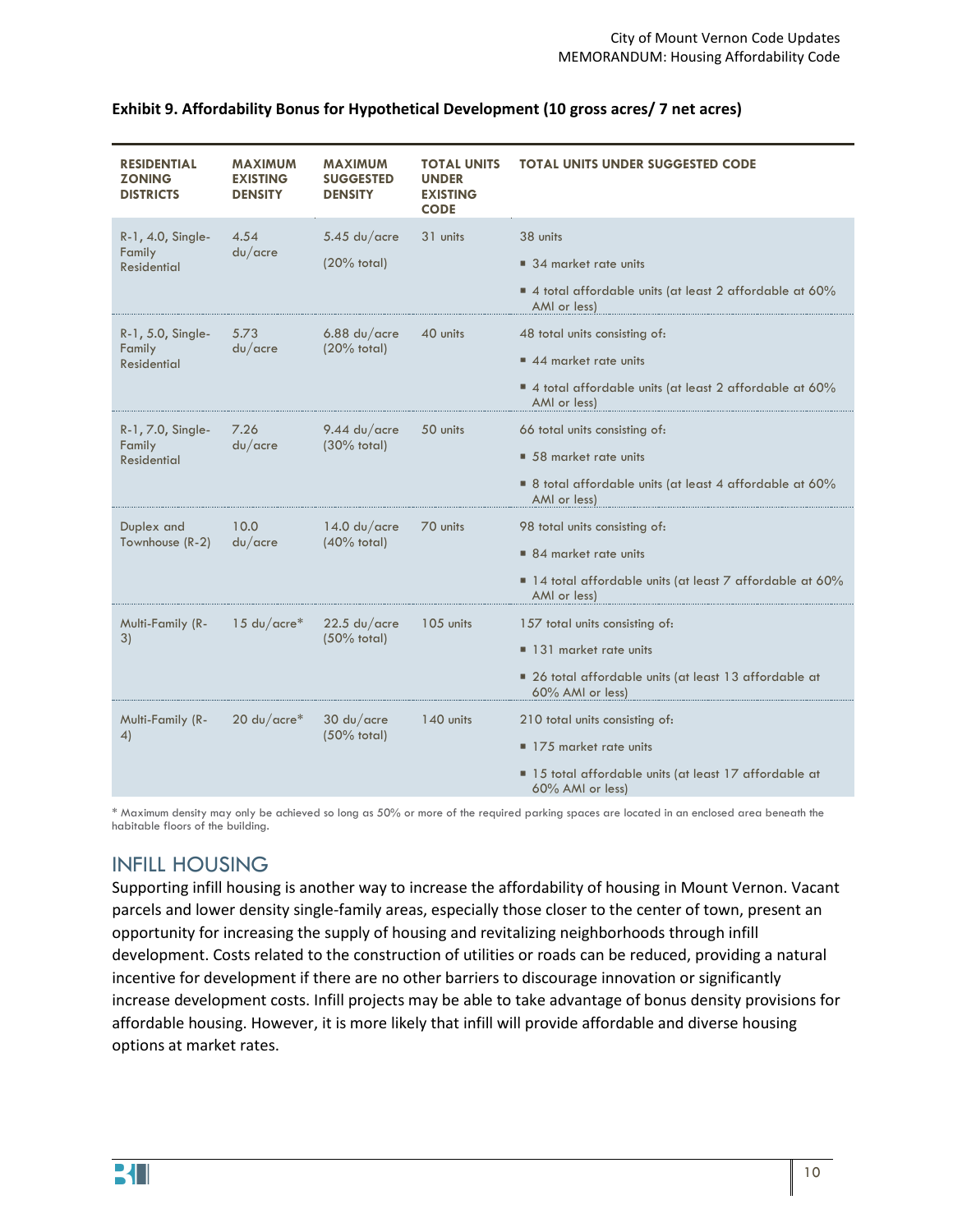There are several code changes that will support the development of quality infill housing. First, a greater diversity of housing types can make housing generally more affordable by supplying smaller housing units that meet different community needs. Second, additional flexibility is needed in development regulations such as lot size, setbacks, height, and coverage to meet the needs of different housing types and make infill development. Finally, attention to design and landscaping helps to ensure that individual privacy and compatibility of uses are maintained.

Mount Vernon should consider the following code amendments to encourage infill housing:

- Allow duplexes as an outright permitted use in the R-1 zone. Duplexes should be required to meet all development standards as if they were a single-family use, including density requirements.
- Allow accessory dwelling units (ADUs) in the R-2, R-3, and R-4 zones. Accessory dwelling units should be allowed at one ADU per lot and follow all applicable provisions and size limitations in MVMC 17.81. However, the code should be amended to allow ADUs to be constructed on any lot. This could facilitate the development of "carriage units" in non-single-family developments, where there is a small housing unit attached to the garage. The code should also allow ADUs to be part of new construction projects in addition to the conversion of existing spaces.<sup>[3](#page-10-0)</sup>
- Allow cottage housing in the R-1 and R-2 zones. Limit cottage housing in size and scale but allow it additional density. The scale of cottage housing allows it to blend in with single-family neighborhoods without sacrificing character. It is also an adaptable housing type that can be applied in lower density multi-family neighborhoods characterized by duplexes, triplexes, and townhomes. Just as ADUs have their own development standards, develop specialized standards for cottage housing.
- Allow zero lot line and small lot single-family homes in the R-2 zone. A 6,500 s.f. minimum lot size is required for townhome or duplex development in the R-2 zone (it allows multiple units per lot). However, this minimum lot size prevents the development of small lot single-family homes or zero lot line development (such as townhomes or duplexes that are individually owned, not rented) that can provide good opportunities for first time home buyers. Zero lot line development will also require a minor amendment to setback standards to allow attached housing.
- Allow administrative modification of lot coverage, setback, lot width, and lot size standards for infill housing where new housing is developed on a lot that contains existing housing (this could include land that is short platted). The ADU code already allows administrative approval of variances of up to 20% for lot width, setbacks, lot coverage, height, parking, and buffers, so there is precedence for modifications. The potential impacts of modifying the standards could be off-set by limiting the size of the new dwelling unit(s) and/or increasing landscaping requirements.

<span id="page-10-0"></span><sup>&</sup>lt;sup>3</sup> Consider a longer-term strategy of working with an architect to design a few ADU templates with building plans. Special use permits for ADUs designed according to an approved template could be approved over the counter by appointment. This would facilitate the construction of ADUs.



l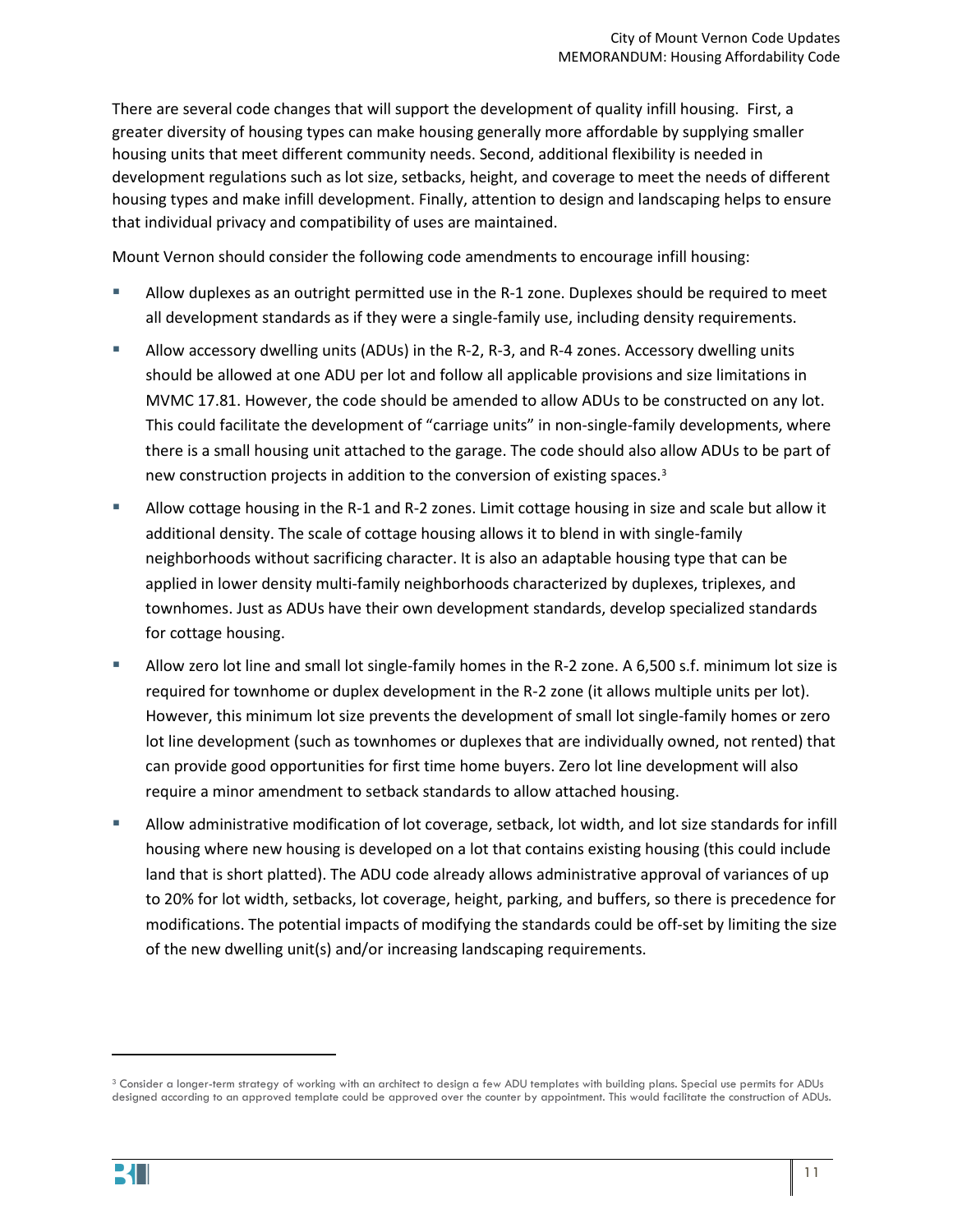Adopt performance-based design guidelines to ensure graceful transitions between infill development and existing development, and that new development matches the character of the existing neighborhood.

## AFFORDABLE HOUSING IMPLEMENTATION CONSIDERATIONS

## Fee Reductions

Impact fees and other fees increase the costs of developing housing. Mount Vernon assesses impact fees for transportation, fire services, schools, and park and recreation. These services are essential to maintaining quality of life for local residents. The Growth Management Act allows cities to exempt affordable housing from impact fees under RCW 82.02.060. Impact fee reductions lower some of the upfront costs and make affordable housing more economically feasible. However, the need for affordable housing should still be balanced with other community needs.

Affordable housing at or below 60% AMI faces the most challenges for feasibility. Stakeholders reported in interviews that at this level of affordability financial assistance in most needed. As a result, an impact fee reduction of 50% is recommended for affordable housing units targeted toward households with incomes at 60% AMI or less.

## Fee-in-lieu Program

A fee-in-lieu program would allow a housing developer to capture the bonus density for a project without building the required affordable housing on-site. Instead, the developer would pay a fee to the City that could then be used to build affordable housing elsewhere. Although it is possible that the City could develop affordable housing on its own, it is probably more effective for the City to provide funds to a non-profit affordable housing developer. Fee-in-lieu funds could be used to assist non-profit developers in a number of ways such as: the purchase of land, to leverage for grants or other financing tools, and to provide cash funding for construction, mortgage costs, or other needs.

Fee-in-lieu programs offer flexibility to the developer and were recommended by participants during stakeholder interviews in September. Affordable projects built using fee-in-lieu funds are less likely to be scattered throughout the community. However, they are developed by non-profit housing providers with expertise in affordable housing creation and management.

## On-going Program Management

Once affordable housing is created, it is important that it stays affordable for at least 50 years.<sup>[4](#page-11-0)</sup> Although there are several mechanisms that can be used, covenants are the most common tool used to ensure that affordable housing created under bonus provisions remains available to people with low incomes over time. Requiring adoption of covenants for affordable housing should be included in Mount Vernon's code.

 $\overline{\phantom{a}}$ 

<span id="page-11-0"></span><sup>4</sup> Required under affordable housing provisions in RCW 36.70A.540.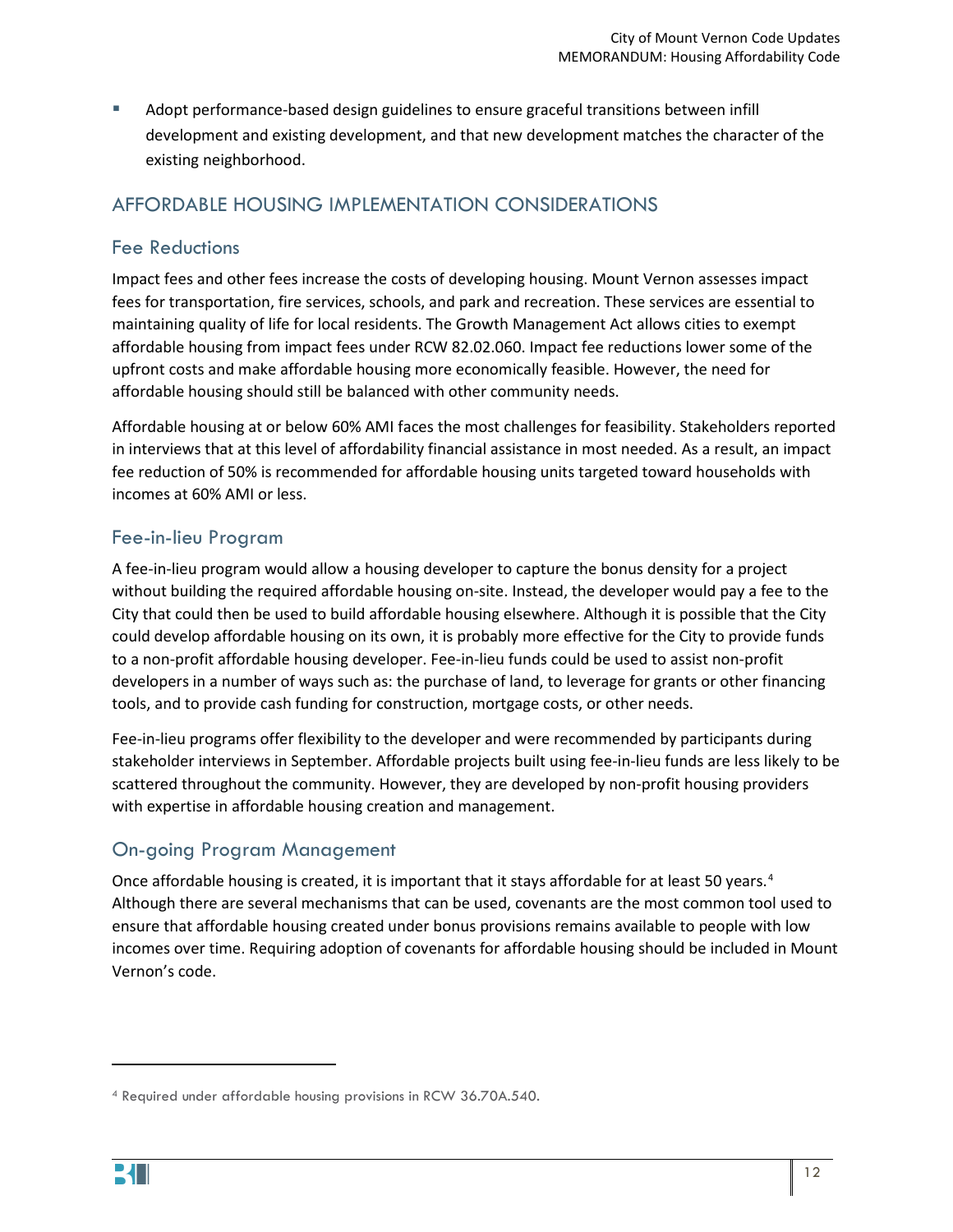Monitoring and enforcement of the covenant must also be managed. Options that might work for Mount Vernon include:

- Annual compliance review conducted by the City. This could be processed similar to a permit, where affordable housing units or projects must complete a compliance form with supporting documentation. The City would need staffing to process the review, which could become significant over time as affordable housing incentives are successful. Additionally, the City would need policies and procedures for enforcement if units are out of compliance because they are leased or sold to occupants that do not meet income qualifications.
- Contracted management. Ideally, this could be a non-profit organization (such as Community Land Trust, Community Action, or Skagit Council Housing), but it could also be a private agency. The City would need to establish a reliable funding source to pay for the costs of contracted management. The *Approaches to Housing Affordability* memo dated August 2017 includes a list of possible funding sources. Contracted management could engage at various levels of service:
	- <sup>n</sup> Annual compliance review, similar to the option stated above for the City.
	- <sup>n</sup> Compliance review prior to the sale or lease of affordable housing units. This would avoid the problem of trying to enforce covenants after a unit has been improperly leased or sold, but would likely include review of leases and real estate documents and possibly occupant screening or income qualification review.
	- **Full management of the affordable housing program including marketing, screening, and** selection of eligible occupants, resident education, and managing rental units.

## **CONCLUSION**

This memo suggests an affordable housing program for Mount Vernon. The first part of the program is to use bonus density incentives to encourage the development of housing affordable to households with incomes of 80% AMI or less. The second part of the program is to increase the affordability of market rate infill housing by allowing a wider variety of housing types and allowing the modification of some development standards. Implementation of this program also requires consideration of how the City might best financially support affordable housing development and how to ensure the perpetuity of affordable housing through monitoring and enforcement.

Direction on these issues is needed to move on to the next step of developing draft code amendments.

These code amendments would also be the first phase of updates to implement that Comprehensive Plan. In the period 2018-2020, the City will be looking at further code updates that could include review of:

- **Multi-family zoning locations on the Zoning Map.**
- **Provisions for mixed use and multi-family development in commercial zones.**
- **Permit streamlining.**
- **The costs of implementing development standards.**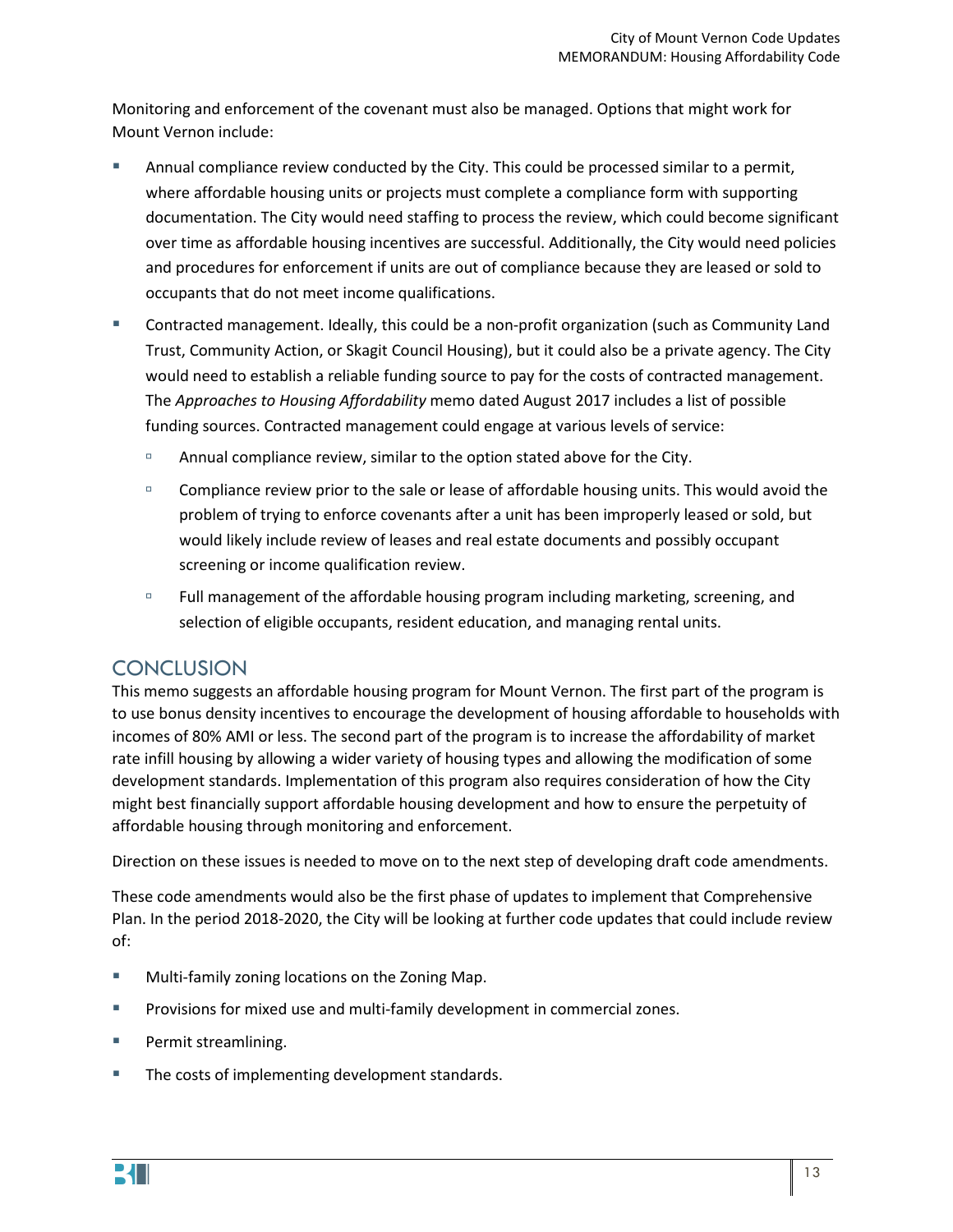# Housing Stakeholder Interviews

**Mount Vernon Housing Code Amendments 2017**

## Interviews

Five interviews were held on September 25, 2017 with local housing stakeholders. BERK consulting introduced a series of questions related to the development of housing in Mount Vernon.

#### *Questions for Developers/Builders:*

- What kind of housing/development do you do now?
- **Are you working in Mount Vernon now? Why or why not?**
- What are the market trends and opportunities for housing development/construction in and around Mount Vernon?
- Would you ever consider trying a different housing market or housing product? What might influence your decision?
- In the communities in which you work do you ever use development tools or incentives offered by local government? Why or why not?
- Would you consider building affordable units as part of a future project?
- Is there anything that the City could do that would help you to include affordable units in your next project? (Here we can specifically ask about different incentives and bonuses)
- Would you ever consider partnering with a non-profit or public agency to build affordable housing?

#### *Questions for Non-profit/Housing agencies:*

- What is your role in housing development now?
- Are you working in Mount Vernon now? Why or why not?
- What do you see as the biggest gaps in the Mount Vernon housing market or housing supply?
- What needs to be done to fill the gaps you identified? Are there regulatory, geographical, or other solutions?
- In the communities in which you work do you ever use development tools or incentives offered by local government? Why or why not?
- Is there anything that the City could do that would help you to develop, construct, or manage your next project?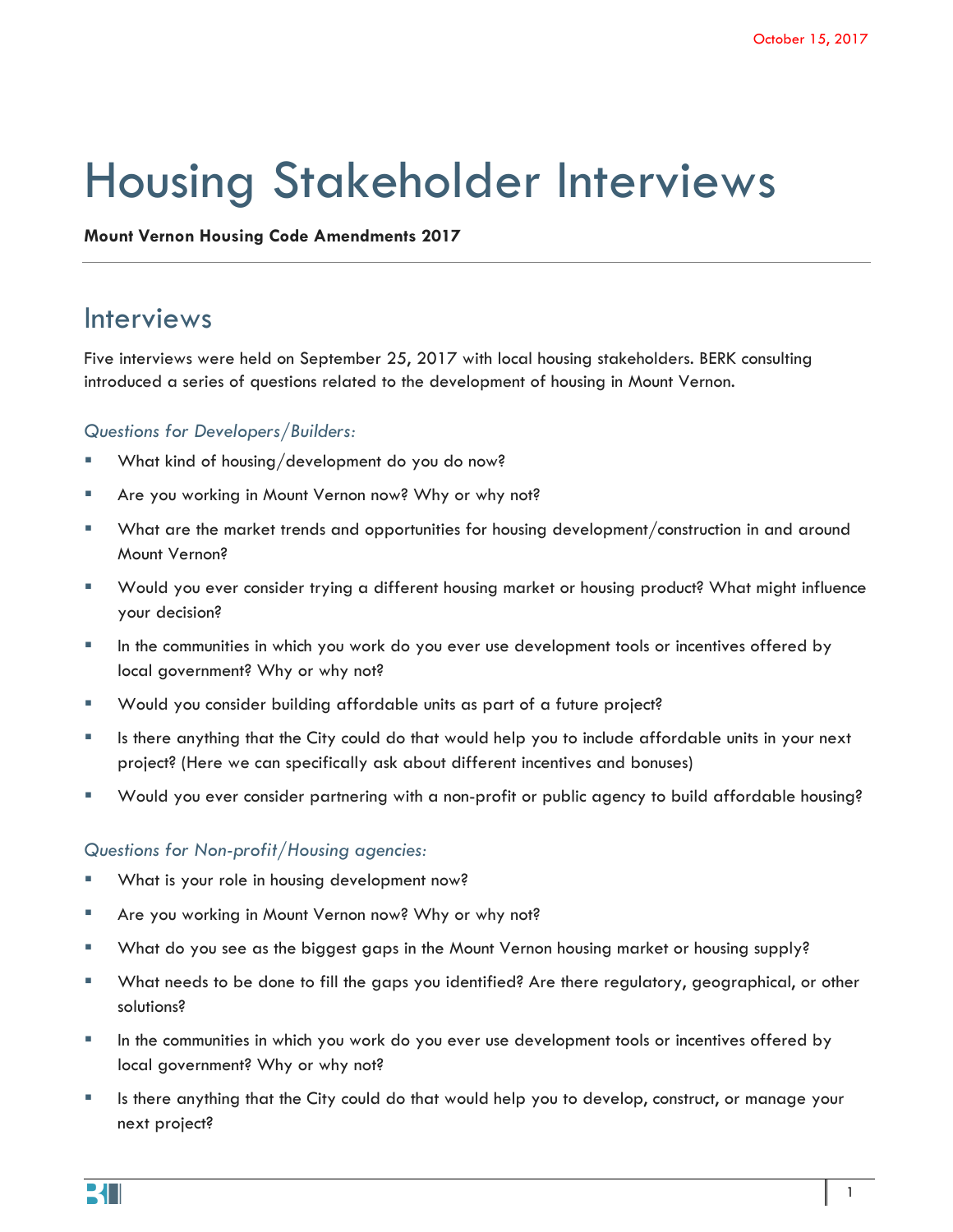## PARTICIPANTS

Paul Woodmansee – BYK Construction Dave Prutzman – Samish Bay Land Company Dan Mitzel – Hansel-Mitzel Homes Jodi Monroe – Community Land Trust Kent Haberly – Community Land Trust Bill Henkel – Community Action John J. Piazza – Piazza and Associates Consultants Jay Manhas – JJ Place Darren Bell – Bell and Sons Construction Melissa Self – Skagit Council Housing April Axthelm – Skagit Council Housing Jim VanderMey – Skagit Council Housing LuAnne Burkhart – Skagit Council Housing

# Summary

This section summarizes the ideas presented by the participants in the interviews. The material is based on personal experiences and opinions. Since the interviews were conducted in five sessions, participants were not present to hear or respond to the input given by many of the other participants. There is no consensus opinion amongst the participants and some of the ideas presented may be in conflict. It is also worth noting that some participants held incorrect assumptions about the Mount Vernon Municipal Code. In such cases barriers were identified that do not exist. For example, participants mentioned allowing manufactured housing in the single-family zone and allowing multi-family uses in the C-1 zone. Yet both uses are allowed in the respective zones. The purpose of the interview summary is merely to report the results of the interviews.

## *Market Information*

Mount Vernon is the residential center of Skagit County and its location makes it within acceptable commute distance of employment in Everett and even Seattle. The remaining land in Mount Vernon is not high quality and tends to be difficult to develop. The cost of development has many builders only looking at lots that are ready to go. They are not taking on development costs themselves. This has significantly slowed the pipeline of housing production in Mount Vernon.

There are areas of Mount Vernon that were suggested as good sites for new housing:

- Fairgrounds
- Area near Cleveland and Blackthorn (rehabilitation of housing)

Multi-family housing is a very hot market in the region. However, at the current densities, it is not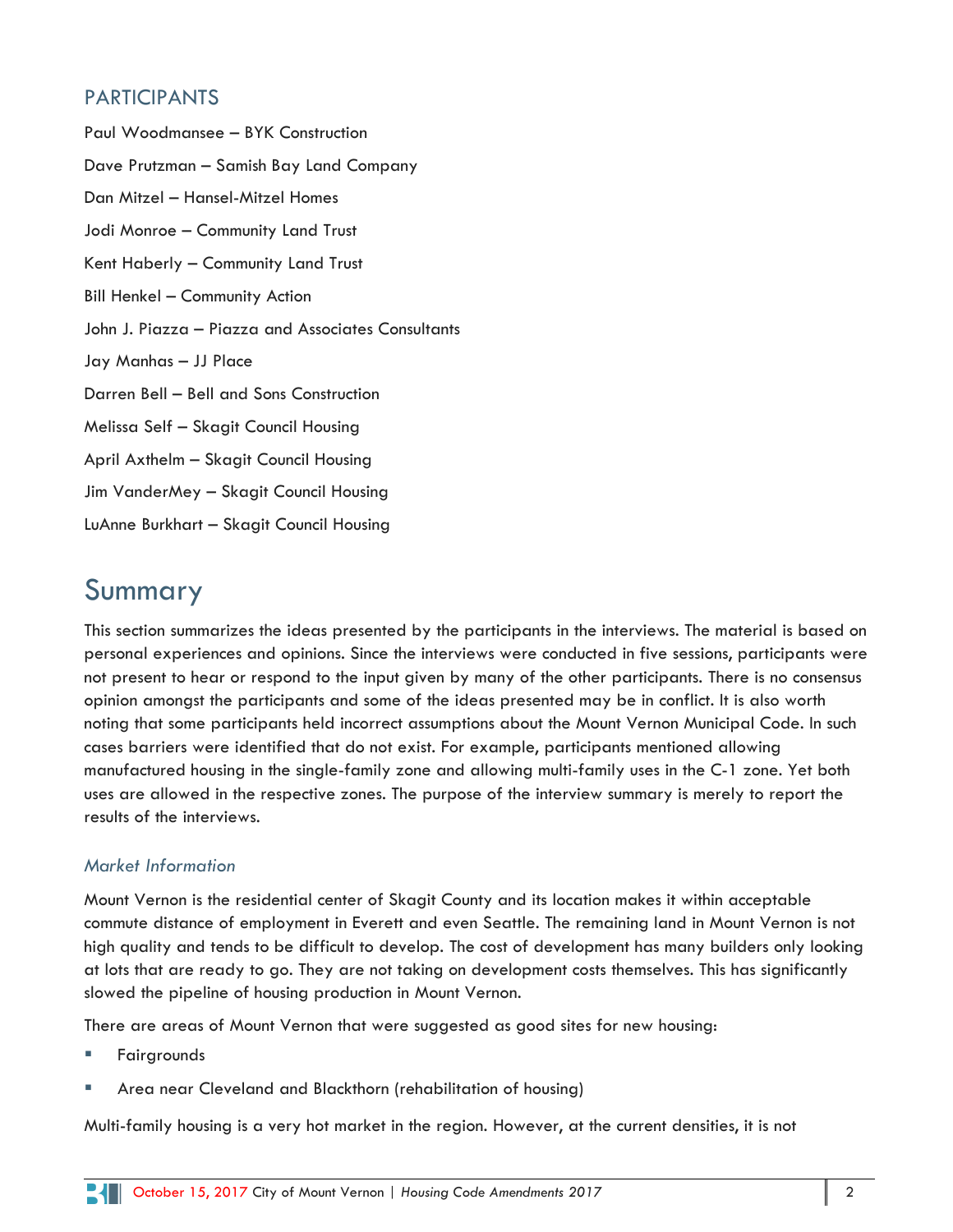economically feasible in most circumstances in Mount Vernon. Higher density would allow fixed costs to be distributed across more units, thus making the units more affordable.

People making a median income cannot afford the median home price unless they have existing equity in a home. There are also few homes available to rent for families with modest incomes. There is demand for housing but the supply is limited.

For new construction of housing for people with incomes of 50% AMI or less, additional resources will be needed because it is very difficult to make that pencil.

## *Equity Considerations*

The Latino community is disproportionately affected by the housing shortage. They have a strong sense of neighborhood and community and will double up to help prevent homelessness. This can create areas with tight density and neighborhoods with people of different classes and cultures, which is positive for the community. However, overcrowding also is subject to community bias and racism based on stereotypes.

## *Mount Vernon Code*

There is a big increase in age-restricted senior housing because it has more relaxed requirements and does not pay as much in impact fees. This is an implicit incentive to develop age-restricted housing.

A mixed-use development on a two-acre lot in the Sedro Wooley CBD zone (equivalent to the Mount Vernon C-1 zone) produced 8,000 square feet of commercial and 48 residential units over three stories. These units are affordable at median income and could be developed as affordable to 80% AMI without additional bonuses. This is because the City of Sedro Wooley allowed increased density and relaxed parking requirements.

There were several suggestions for zoning changes that would make the development of new housing and affordable housing easier in Mount Vernon:

- Zoning changes:
	- <sup>n</sup> Create more areas of multi-family zoning
	- □ Consider rezoning unused commercial parcels for multi-family use
	- Allow more mixed-use zoning
	- □ Allow additional uses in multi-family zones
	- <sup>n</sup> Allow multi-family uses in the C-1 and C-2 zone
	- □ Allow horizontal mixed use (like Sedro Wooley)
	- □ Allow row houses, small lot single-family detached housing, co-op housing, zero lot line, cottages, compact housing types, ADUs, live-work units
	- □ Allow high end manufactured homes on single-family lots
- Density changes:
	- Allow additional density in all zones
	- $\Box$  Change the density calculation back to gross density not net density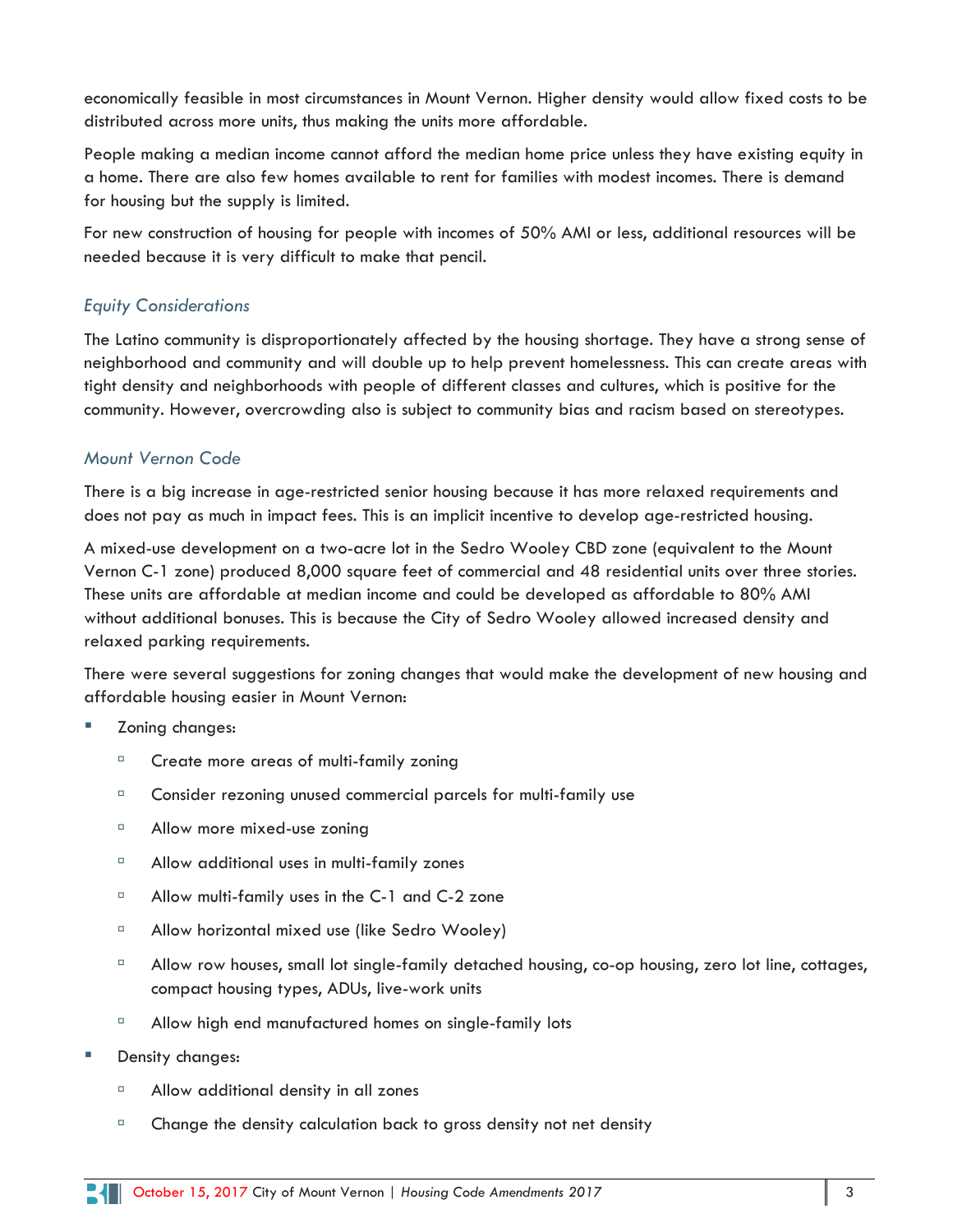- □ Consider the TDR program
- $\Box$  Allow densities of 45 units an acre and 6-10 stories in multi-family zones
- Density bonuses to consider:
	- $\Box$  If C-2 is a mixed-use zone (see above) allow density bonuses for commercial development on the ground floor
	- Allow increased density if development pays into an affordable housing fund (look at Burlington)
	- Density bonuses for setting aside land for the Community Land Trust or other affordable housing providers
	- $\Box$  Allow density bonuses for the percentage of affordable units in a project
- Development regulation and standards changes:
	- $\Box$  Reduce setbacks for buildings as they get taller, instead of the opposite
	- Allow smaller yards and setbacks
	- <sup>n</sup> Consider relaxing development standards for infill projects
	- <sup>n</sup> Reduce landscaping requirements and pay extra parks fee or fee in lieu
	- □ Allow fee-in-lieu for park requirements
	- $\Box$  Eliminate requirement for two car garage in R-2 and R-3 zones
	- <sup>□</sup> Examine and reduce parking requirements
	- $\Box$  Eliminate requirements or incentives that involve structured parking
	- <sup>n</sup> Reduce regulations on mobile home parks
	- **Examine street standards and the costs to implement them**
	- <sup>□</sup> Examine conflicting requirements, e.g. street standards require more ROW but stormwater standards require less impervious surface
	- $\Box$  Adjustments to the clearing code, which is seen as costly and puts too much decision making to the arborist
	- $E = Examine$  the costs associated with energy regulations
- Fee adjustments:
	- <sup>n</sup> Allow impact fee waivers and fee reductions for affordable housing
	- $\Box$  Allow on-site improvements that will result in waived impact fees
	- $\Box$  Reduce impact fees for multi-family units and for smaller unit types like townhomes

#### *Permit Streamlining*

Permit streamlining was very important to many participants. Suggested ways to improve the permit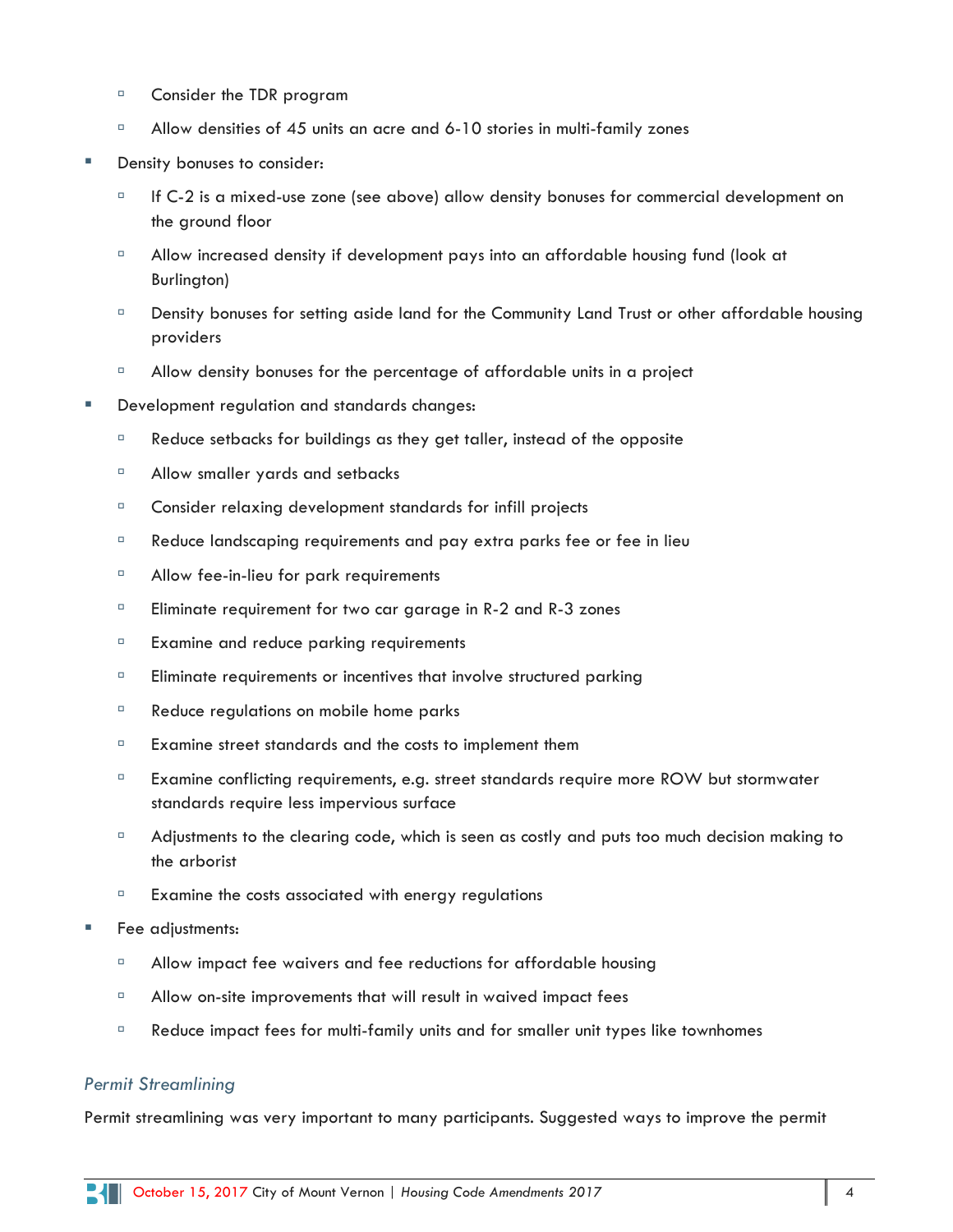process included:

- Reduce the number of review processes that projects must go through
- Examine the land use approval process for efficiencies
- Examine the design standards process for efficiencies
- Reduce permitting requirements for home rehabilitation
- Consider developing templates for certain housing types that could have reduced review
- **Add additional staff to help process permits**
- **Develop checklists for the whole process**
- Estimate permitting fees up front for the whole process
- **EXT** Create a guide to development and building, perhaps on video
- Develop a process so people with unique ideas can get approval without a code amendment
- **Ensure that there is plenty of notice and opportunity to comment on regulation changes.**

#### *Supporting Affordable Housing Creation*

Non-profit and affordable housing providers need land and cash most of all. Free or cheap land that is zoned and ready for housing is most needed. Zoning should be in the range of 20-50 units an acre. Inexpensive bank-owned lands are harder to come by now that the economy is recovered. Cash is needed to build the development itself.

Sources of support for affordable housing creation include:

- City money (from REET2) to pay impact fees
- Federal funds and HUD money, CDBG funds
- **Donations of land and money**
- **Low Income Housing Tax Credits**
- Working with builders who are willing to work at cost instead of at a profit
- **Property tax levy (look at how Bellingham does it)**
- **HomeFirst (a successful housing trust fund model in Portland)**
- Socially-minded investors willing to put at least  $1/3$  of the money down for a project
- The City supporting an embedded social worker to help with case management for special populations

Affordable housing should be located throughout the city, but located where there is transit and City services.

The City could act as an advocate by convening those interested in creating affordable housing and working on creating partnerships in the local community and in the region. It should also support land use changes for projects, such as Mount Vernon Manor, that would create affordable housing.